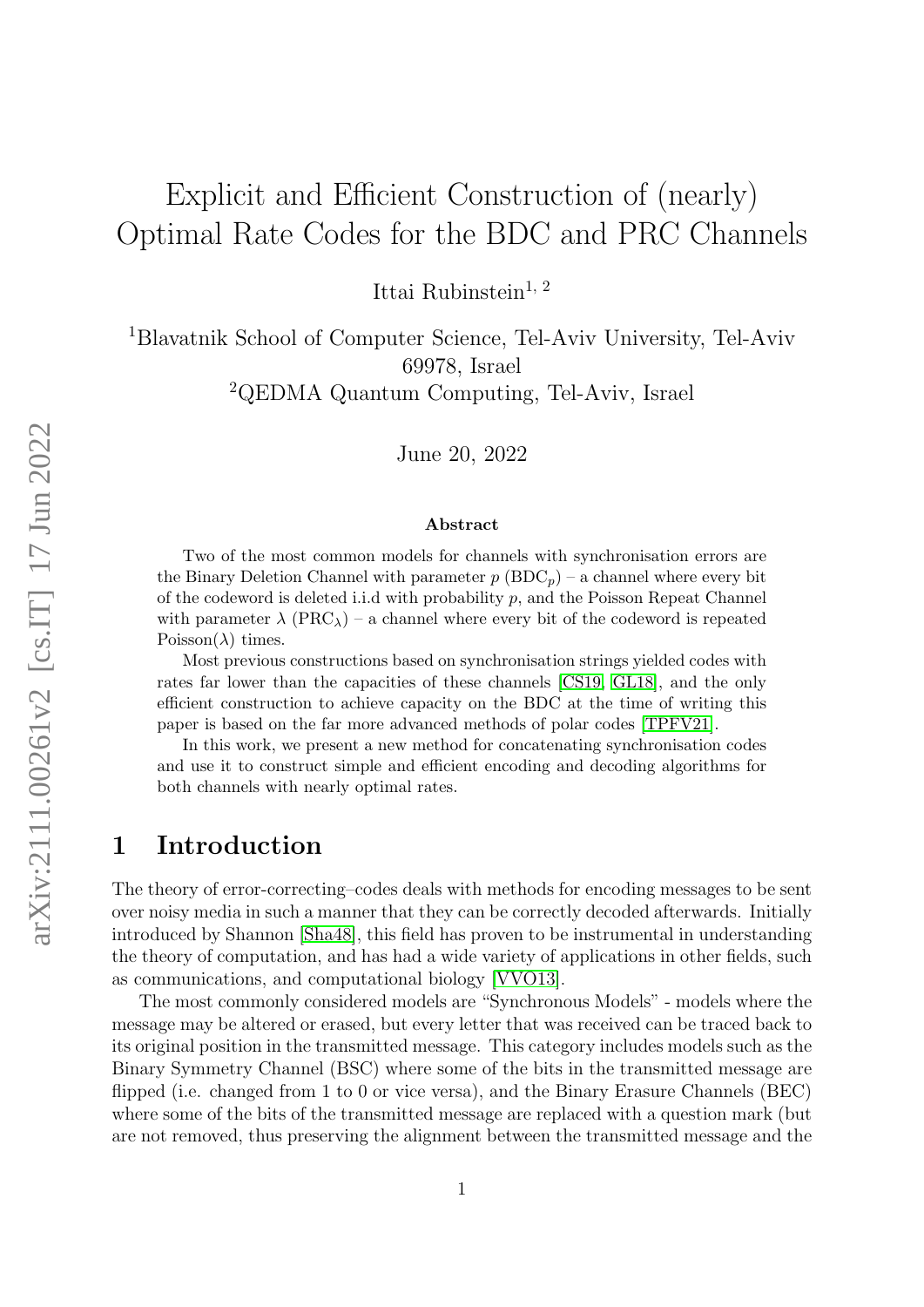received message). These models can be adversarial (such as [\[Ham50\]](#page-23-2)), where the code must correct any error the channel may produce, or average-case (such as [\[Sha48\]](#page-24-1)), where the effect of the channel is random and decoding only needs to succeed w.h.p.

Synchronous models are very well researched, and have a variety of efficient encoding and decoding algorithms [\[VVO13\]](#page-24-2). The main method used for such channels are linear error-correcting–codes and they rely heavily on the fact that the letters of the received messages can be mapped back into letters of the transmitted messages.

However, in many real world applications, deletions and insertions can cause the received codewords to be misaligned and the decoder must also deal with synchronisation errors [\[Mit09,](#page-24-3) [MBT10\]](#page-24-4). Perhaps the most intuitive asynchronous channel is the Binary Deletion Channel. This is a channel where every transmitted bit is deleted i.i.d with probability p (where  $1 > p > 0$  is a parameter of the channel).

Here, unlike with the binary erasure channel, deleted bits are not replaced with a question mark, but are completely removed from the sequence, shifting the rest of the received codeword. For instance, when transmitting the codeword  $w = (1, 0, 0, 0, 1, 1)$ , the BEC may result in the received codeword  $r_{BEC} = (1, 0, ?, ?, 1, ?)$  while a similar pattern of deletions would result in the received codeword  $r_{BDC} = (1, 0, 1)$ .

This channel represents a simple model for many real-life systems in which there is a loss of information due to synchronisation errors. Moreover, the tools developed for this channel have been instrumental in a variety of other fields [\[Mit09,](#page-24-3) [MBT10\]](#page-24-4).

A slightly more complex model which we will also consider, is the Poisson Repeat Channel with parameter  $\lambda > 0$  (PRC<sub> $\lambda$ </sub>). This is a channel where every transmitted bit is received  $Poisson(\lambda)$  times. While originally used to help prove lower bounds on the capacity of binary deletion channels, Poisson repeat channels are interesting in their own right. Indeed, Poisson repeats can model every-day examples like a sticky key in a keyboard, as well as deeper technological issues such as errors in single photon generation (a crucial step in light-based quantum computing) [\[BC09\]](#page-22-0).

However, the PRC also presents a slightly greater challenge. This is because bits can now be received more than once, resulting in several new types of synchronisation errors. Continuing with our previous example where the codeword  $w = (1, 0, 0, 0, 1, 1)$ was transmitted, the received codeword in the BDC model will always start with at most a single 1 bit, unless all three 0s were deleted. In the Poisson repeat channel, this is not the case and the received codeword  $r_{\text{PRC}} = (1, 1, 0, 1)$  is a possible outcome.

Several previous results have shown an interesting connection between these two noise models. For instance, Mitzenmacher and Drinea's lower bound for the capacity of the BDC channel [\[MD06\]](#page-24-5) is based on their previous lower bound for the capacity of the PRC channel, and Con and Shpilka's constructive codes for the BDC channel [\[CS19\]](#page-23-0) are also applicable to the PRC channel.

In this paper we will focus our attention on these two channels, but we believe our tools and approaches can be applicable to other asynchronous channels as well.

#### 1.1 Previous Work

Asynchronous channels present us with a varied field of research, and we will not be able to cover all of its results here. The excellent surveys by Mitzenmacher, Cheraghchi et al and Mercier et al [\[Mit09,](#page-24-3) [MBT10,](#page-24-4) [CR20\]](#page-23-3) give a more detailed background.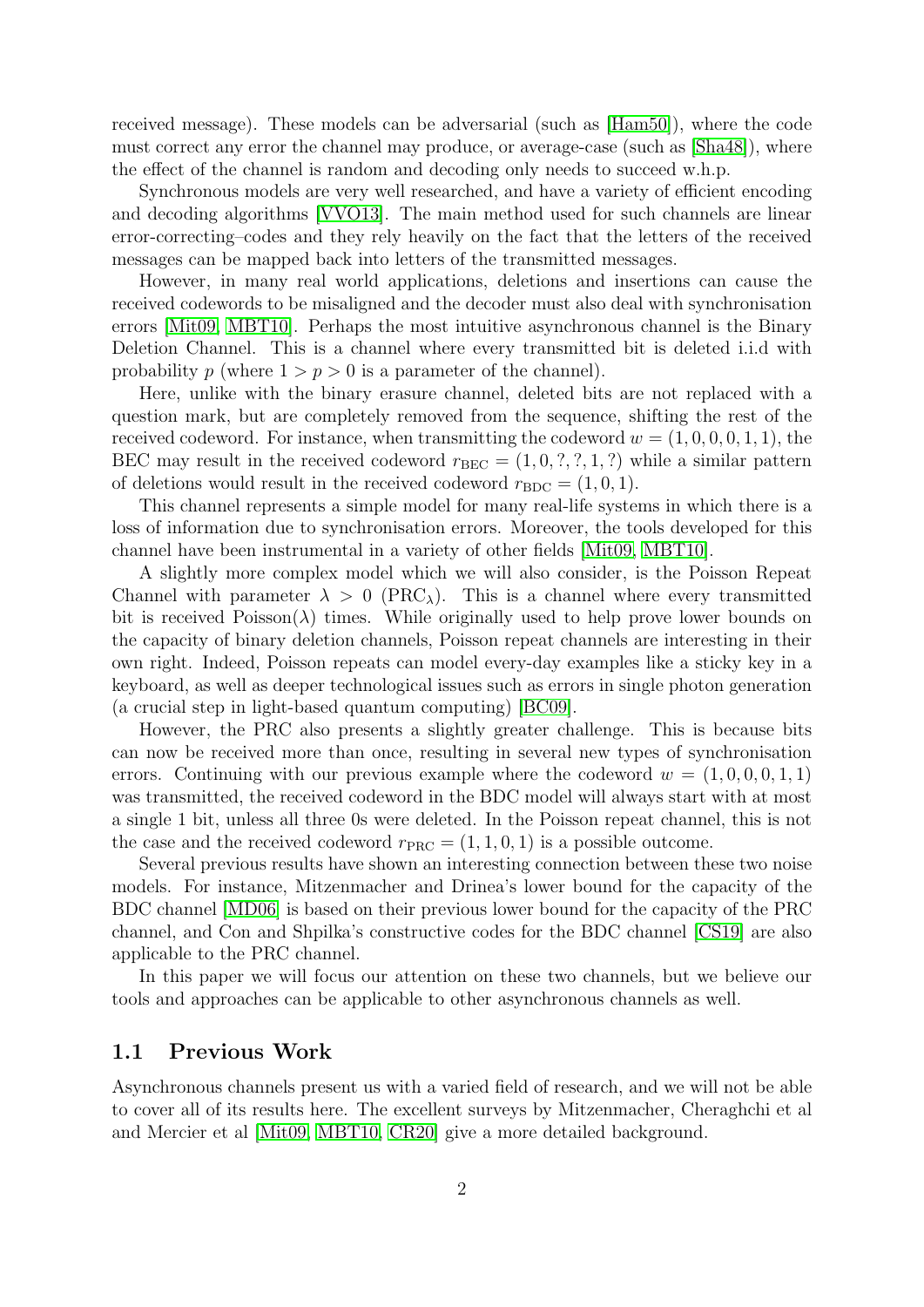Determining the capacity of the  $BDC_p$  channel, remains an open problem, and so far it has been answered only for some extremal cases. When  $p \to 0$ , the capacity of this channel is  $1-h(p)$  [\[KMS10\]](#page-24-6) (where  $h(\cdot)$  is the binary entropy function), when  $p \to 1$ , the capacity is  $\mu(1-p)$  where  $\frac{1}{9} < \mu \leq 0.4143 - o(1)$  [\[MD06,](#page-24-5) [Dal11\]](#page-23-4) (where  $o(1)$  is w.r.t the block size *n*), and [\[VTR13\]](#page-24-7) give lower bounds for some of the intermediate values of  $p$ .

However, the lower bound on the capacity by Mitzenmacher and Drinea [\[MD06\]](#page-24-5) is not based on an efficient construction. Recently, Con and Shpilka constructed a family of error-correcting-codes with rate  $r \ge \frac{1-p}{16}$  for the BDC<sub>p</sub> channel and  $r \ge \frac{\lambda}{17}$  for the PRC<sub> $\lambda$ </sub> (when  $\lambda < \frac{1}{2}$ ) [\[CS19\]](#page-23-0), improving upon the results of Guruswami and Li who presented the first explicit codes with rate  $\Theta(1-p)$  in [\[GL18\]](#page-23-1). This was improved upon by, Tal et al and by Pfister and Tal who showed that polar codes can be used to construct efficiently decodable codes with optimal rates for the BDC channel [\[TPFV21,](#page-24-0) [PT21\]](#page-24-8).

Haeupler and Shahrasbi [\[HS17\]](#page-23-5) construct a family of efficient codes for InsDel channels with a sufficiently large alphabet, and Haeupler, Rubinstein and Shahrasbi improve the decoder in [\[HRS19\]](#page-23-6), reaching quasi-linear complexity.

In the adversarial model, Guruswami and Wang [\[GW17\]](#page-23-7) showed that there are codes with rate  $1 - O$  $(\sqrt{\delta})$  that can correct up to  $\delta n$  errors. This rate was improved by Cheng et al. [\[CJLW18\]](#page-23-8) and further by Haeupler [\[Hae19\]](#page-23-9). More recently it was shown by Con, Shpilka and Tamo [\[CST21\]](#page-23-10) that, surprisingly, linear error correcting codes are also effective for adversarial InsDel channels.

### 1.2 Main Contribution

In this work we will construct a family of codes, with efficient encoding and decoding algorithms, whose rates are arbitrarily close to the capacities of the BDC and PRC channels. Unlike the previous results of Tal et al. and of Pfister and Tal [\[TPFV21,](#page-24-0) [PT21\]](#page-24-8), this construction does not require the more advanced machinery of polar codes. Furthermore, the construction presented has a decoding error probability of  $\exp\left(-\Theta\left(n^{\frac{1}{6}}\right)\right)$  (where n is the block length) with a quasi-linear complexity decoder, while  $\overrightarrow{P}$ fister and Tal's code requires  $n^{\frac{3}{2}+\varepsilon}$  time for the same error probability.

Both our code and Pfister and Tal's construction assume that we are given some inner code which achieves a high rate on the channel but which does not necessarily have efficient encoding and decoding algorithms, and both methods produce a new version of this code with efficient encoding and decoding. However, Pfister and Tal's construction requires this code to be generated by a hidden-Markov distribution, while the construction presented here can be used with any inner code. Li et al. proved that there exists a finite hidden-Markov distribution code that achieves capacity for this channel [\[LT20\]](#page-24-9) and this model can clearly be found in  $O(1)$  time using an enumeration technique similar to the one described in Section [4.1,](#page-12-0) but such a code has not been found yet.

Theorem 1.1 (Main Result (informal)). Any (possibly inefficient) family of codes for either the BDC or the PRC channel can be converted into a family of codes for the same channel with an arbitrarily close rate, that has encoding and decoding algorithms with a quasi-linear complexity.

It should be noted that while this complexity is asymptotically very good, it hides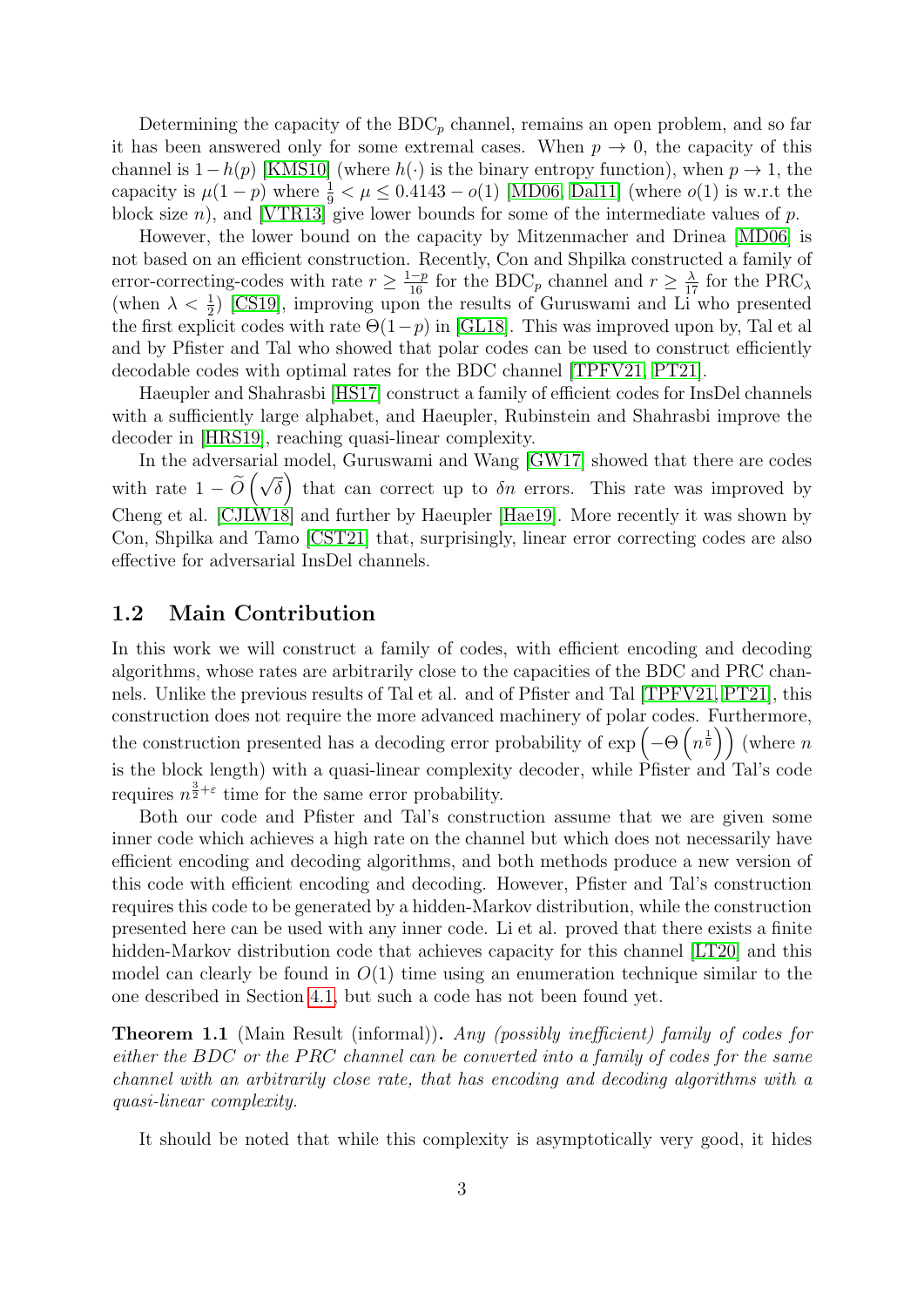within it a very large constant factor, and while we do not have an exact bound on it, we expect it to grow as the rate of the code approaches the capacity of the channel.

Nonetheless, this allows us to construct to construct a family of efficient codes which achieve rates of  $\frac{1-p}{9}$  for the BDC<sub>p</sub> channel, thus completing the line of works started by Guruswami and Li [\[GL18\]](#page-23-1) and continued by Con and Shpilka [\[CS19\]](#page-23-0).

Our construction is based on a new technique for tracking inner codewords in a concatenation of synchronisation codes, which we hope may be useful in other cases as well:

Most previous constructions use buffers of 0s as the delimiters between inner codewords. Then, by bounding the probability that the channel would transform any substring of the inner codeword into a sufficiently long sequence of 0s, they can ensure that long sequences of 0s in the received codeword mostly correspond to delimiters. In other words, when separating the received codeword into inner codewords, one searches the entire string for patterns that may have come from a delimiter.

In our construction, we will use delimiters in a very different manner. Instead of searching the entire codeword for the delimiters, we will use our knowledge of the length of the inner codeword and the average expansion of the channel to produce a prior estimate for the distance between consecutive delimiters. Using this prior estimate, we are able to find the delimiters one after another, without looking at the entire codeword.

This new method allows us to drastically reduce the probability that even a single inner delimiter will be missed, while reducing the overhead of the delimiters to a negligible fraction of the codeword. The ability to decode under the assumption that all delimiters will be found simplifies the outer code in our construction, and the fact that we will not search for a delimiter within an inner codeword allows us to use a general inner code, resulting in a nearly optimal rate.

### 1.3 An Overview of Con and Shpilka's Construction

Since our approach will be similar to that of [\[CS19\]](#page-23-0), we will begin with a short overview of their construction, which is based on a concatenation of codes.

Initially, the message is divided into segments of length  $\sigma = O(1)$ . These are thought of as members of an alphabet  $\Sigma$  of size  $|\Sigma| = 2^{\sigma}$  and can be encoded using [\[HS17\]](#page-23-5). Each letter in the encoded message is then converted back to a string of  $\sigma$  binary symbols and is encoded using an inner code. Since the inner code is only applied to strings of length  $\sigma = O(1)$ , it can be inefficient without affecting the asymptotic complexity of the encoding / decoding algorithms. The encoded strings are appended and separated by delimiters - in this case buffers of 0s.

Con and Shpilka's construction has a quasi-linear encoding algorithm and a quadratic decoding algorithm, where the computational bottleneck of the decoding algorithm comes from decoding the outer code. The improved decoding algorithm for Haupler and Shahrasbi's code [\[HRS19\]](#page-23-6) can be used with Con and Shpilka's code to reduce the complexity of their decoding algorithm to a quasi-linear time as well.

### 1.4 Sketch of the Proof

Our construction will be based on a similar strategy, but with a few key differences. Firstly, we note that most of the overhead of this code is caused by the fact that the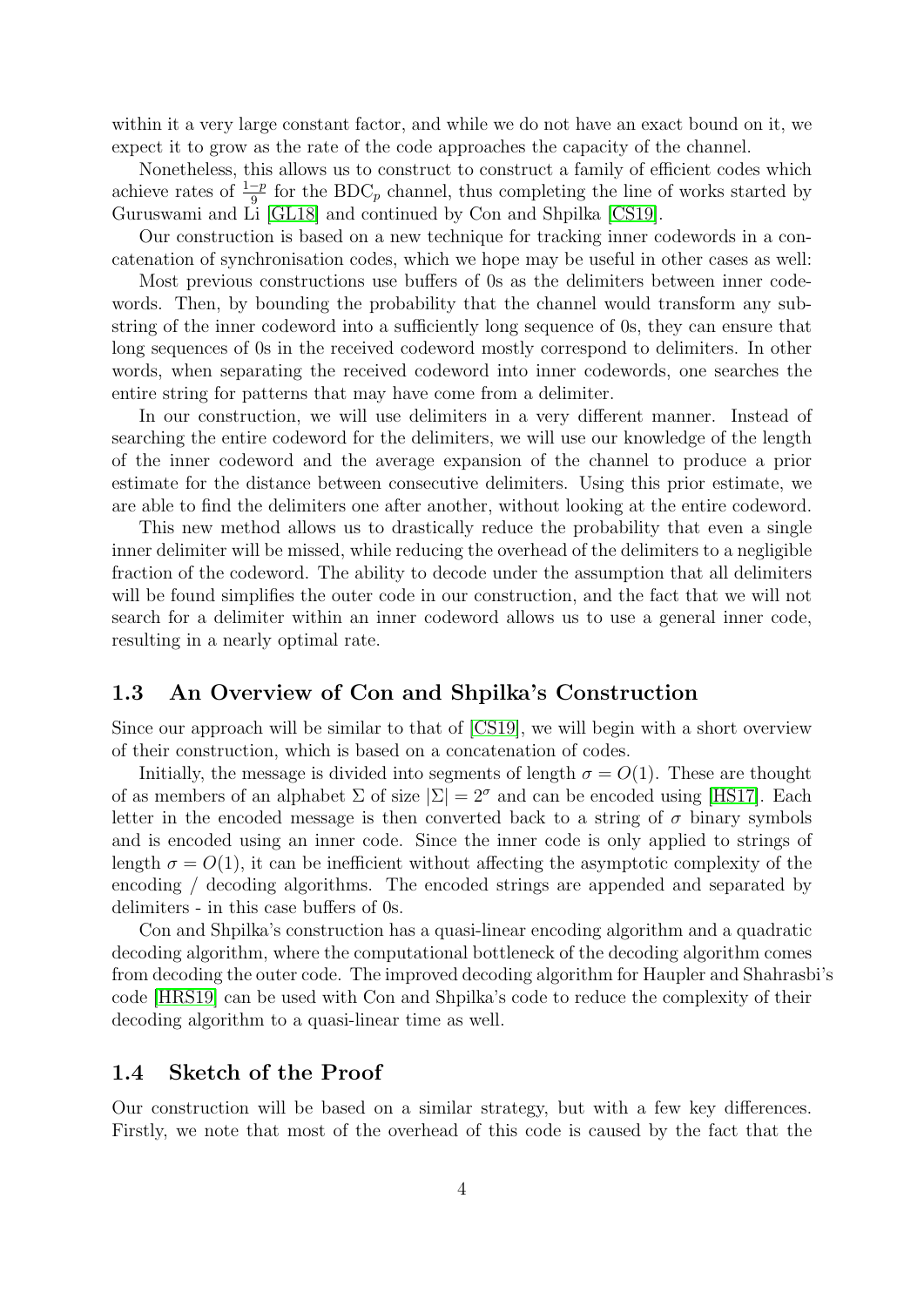inner code is designed to preserve a certain structure.

By removing this structure we are able to significantly increase the rate of our code. However, this comes at a cost - separating unstructured codewords from the delimiters is made far more difficult. We overcome this using a slightly more complex construction of delimiters and a careful analysis.

In addition, the delimiters themselves account for another constant fraction of the overhead of Con and Shpilka's code. By using a recursive concatenation, we are able to reduce the cost of these delimiters to a negligible fraction of the overhead.

At each step of this recursion, we will assume that there exists a BDC/PRC code with message length  $k$  and block length  $n$ , and we will construct a code with message length  $k^2$  and block length  $n' = (1 + o(1)) nk$ .

We will do this by separating the  $k^2$  bit message into k strings of k bits each. We will think of each of these k-bit strings as a member of an alphabet of size  $|\Sigma| = 2^k$  and use a ReedSolomon  $[k + 2t, k, t]_{2^k}$  code to give it some redundancy (i.e. a Reed-Solomon code over a field of size  $2^k$ , message length k and block length  $k + 2t$  with distance  $t = o(k)$ ).

If we were constructing a code for a discrete memoryless channel (DMC) such as the BEC, this step might not be very surprising, because without synchronisation errors we could map the received codeword back into the letters of the Reed-Solomon codeword. However, in our case this might seem somewhat counter-intuitive, since Reed Solomon codes offer no protection against the synchronisation errors we are trying to correct. This step works for asynchronous channels as well because our delimiters are designed to fully preserve the synchronisation between inner codewords and the Reed Solomon code will only need to compensate for a small number of local decoding failures of inner codewords.

We will encode each of the  $k + 2t$  letters of the Reed Solomon codeword using our inner code. This will output a list of  $k + 2t$  strings of length n bits each. Finally, we will append these strings after inserting a delimiter between each two.

The delimiters will be made up of two parts: a positioning string which will help us find the delimiter and two partitioning strings which will help us separate between the delimiters and the inner codewords themselves. The reason that we need partitioning strings, is that we make no assumptions about the structure of the inner code. Therefore, any sequence of bits that originated from the delimiter could have originated from the inner codeword.

For instance, suppose we had used buffers of 0s as our delimiters. Since we make no assumptions about the structure of the inner code, we have no way of knowing whether or not the inner codeword begins with a sequence of 0s, so we can't tell where the delimiter ends and the inner codeword begins.

This makes separating the two a very difficult task and will be at the heart of our construction. Our separation between inner codewords and delimiters will not be completely accurate, but we will be able to bound the effect this has on the decoding failure probability by using the fact that the inner code is designed to deal with (some) deletions.

Both parts of the delimiter will be based on an idea we call "valleys". Similar to the markers defined by Cheraghchi et al [\[CGMR20\]](#page-23-11), we will define valleys to be a long sequence of 0s followed by a long sequence of 1s (when looking at the cumulative sum of the string minus  $\frac{1}{2}$ , these translate to local minima - see Figure [1\)](#page-8-0). Unless one of these two sequences is completely deleted by the channel, a valley in the transmitted message will result in a valley in the received message.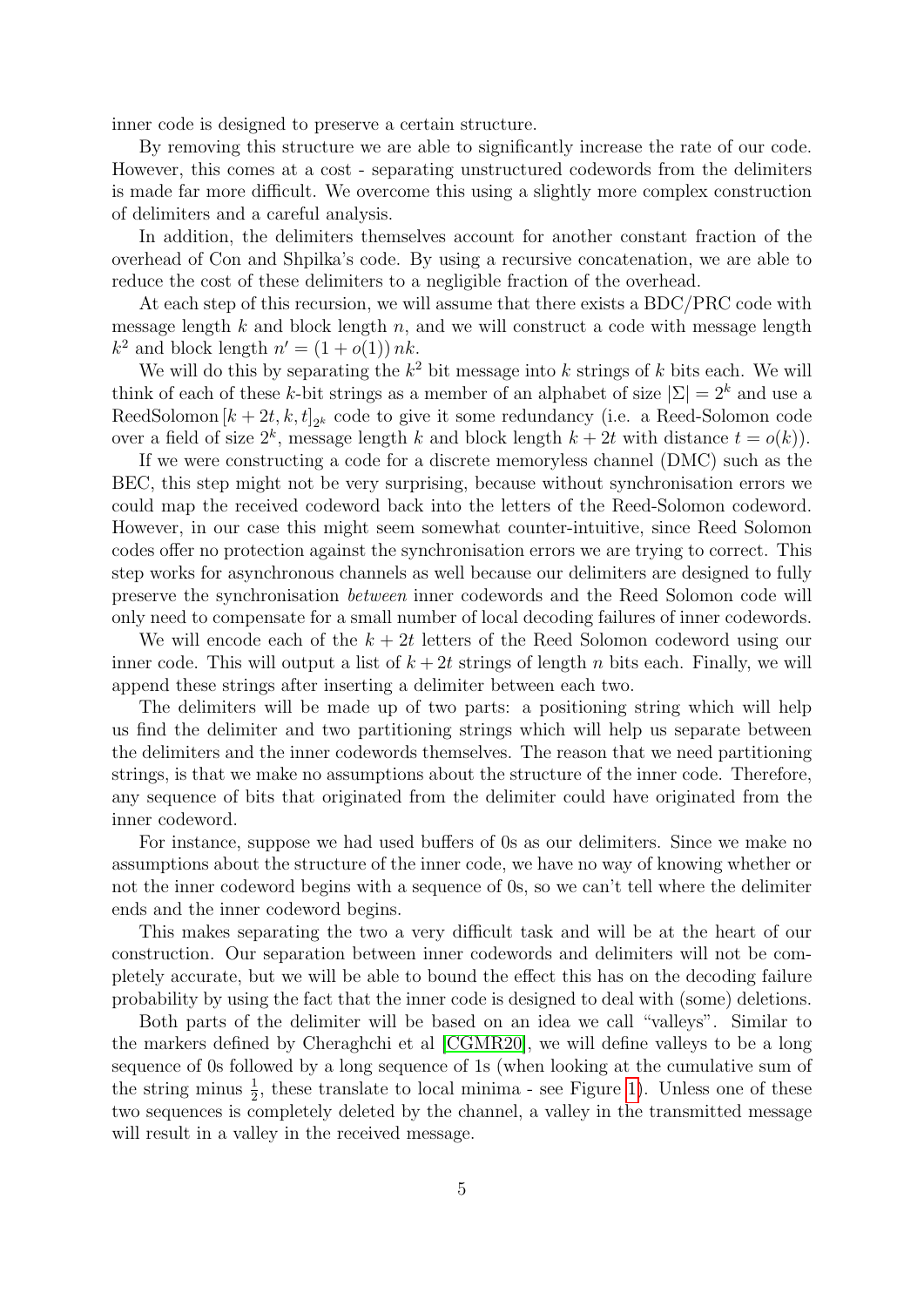We will use this observation to align indices within the received message to their source in the transmitted message. We will start with an estimate of where the center of some valley from the transmitted message should be in the received message, and then we will go downhill to the nearest local minima (see Algorithm [1\)](#page-7-0). By bounding both the probability that one of these sequences was removed and the probability that our initial estimate was outside the bounds of the received valley, we can correlate the center of the received valley to the center of the transmitted valley with high probability.

Each positioning string will be a long valley, and each partitioning string will be a short valley. We set the positioning string to be long, because we need to be able to find its center, given only a very rough estimate. On the other hand, setting the partitioning strings this long would reduce the accuracy of its separation from the inner codewords.

The decoding algorithm will be similar to the encoding algorithm, but in a reversed order. First, we will align the received message by locating the centers of the positioning strings. Then we will use the partitioning strings to separate the delimiters from the inner codewords, and apply the inner code decoding to obtain the inner codewords. Finally, we use the Reed Solomon decoding to correct up to  $t$  errors that may have occurred.

### 1.5 Organization

In Section [2](#page-5-0) we will define basic notations, show some well-known inequalities that we will use in our analysis and present the basic building block of our construction. Section [3](#page-8-1) contains the construction of our recursive step and in Section [4](#page-12-1) we will prove the basis of the recursion and show how we can connect it to the recursive step. In Section [5](#page-15-0) we will extend our results to the Poisson repeat channel, and in Section [6](#page-16-0) we will bound the decoding failure rates for both channels. Finally, in Section [7](#page-22-1) we will discuss the implications and limitations of these results, as well as potential avenues for future research.

# <span id="page-5-0"></span>2 Preliminaries

#### 2.1 Average-case Codes

**Definition 1.** Let  $\Sigma$  be a finite set and let  $k, n \in \mathbb{N}$  be positive integers.

We will say that C is a random channel acting on the alphabet  $\Sigma$  and block-length n if it maps any member of  $\Sigma^n$  to a distribution on some set  $\mathcal{Y}$ .

Furthermore, we will say that encoding and decoding algorithms  $E : \Sigma^k \to \Sigma^n, D$ :  $\mathcal{Y} \to \Sigma^k$  for this channel with message length k have rate  $\rho = \frac{k}{n}$  $\frac{k}{n}$  and a decoding falure probability (DFP) of

$$
\delta = \max_{m \in \{0,1\}^k} \left\{ \Pr\left[ D(C(E(m))) \neq m \right] \right\}
$$

In other words, the DFP of a code is the probability that a message will be decoded incorrectly if the message was chosen adversarially, but the effects of the channel were random.

**Definition 2.** Let C be a random channel. We will say that  $\mathcal{F} = \{(E_i, D_i)\}_{i \in \mathbb{N}}$  is a family of codes for C if: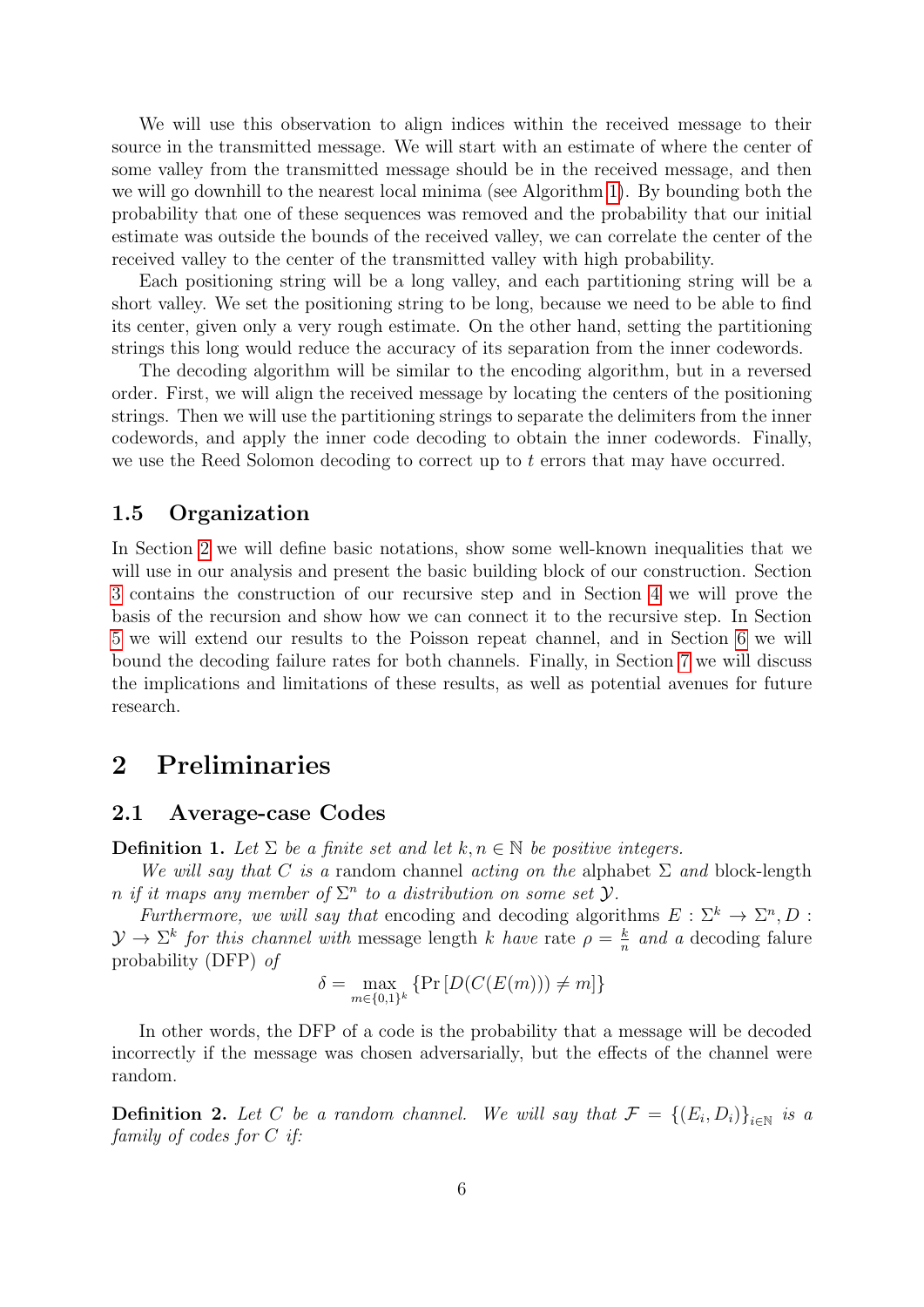- The message lengths  $k_i$  of  $E_i, D_i$  are unbounded  $(k_i \longrightarrow_{\infty} \infty)$
- The DFPs  $\delta_i$  of  $E_i, D_i$  in C are vanishing  $(\delta_i \xrightarrow[i \to \infty]{} 0)$

Throughout the decoding process we will often attempt to align the received message with the transmitted codeword.

Definition 3. When the channel acts independently on each letter of the input (i.e. when  $C(b_1, \ldots, b_n) = C(b_1) \ldots C(b_n)$ , we will say that the *i*th coordinate of a message transmitted over some asynchronous channel and the jth coordinate of the received message are aligned, if the first i−1 letters of the transmitted message were mapped to a string of length at most j by the channel and the first i letters of message were mapped to at least j letters by the channel.

### 2.2 Probability Inequalities

Throughout this paper we will bound the probability that several parts of our construction will fail. This will require several bounds on the tails of Poisson and binomial distributions, which we will present in this section. Perhaps the most important tool at our disposal will be the Chernoff bound.

<span id="page-6-1"></span>**Theorem 2.1** (Chernoff Bound for Binomial and Poisson Distributions). For all  $\frac{1}{2}$  $\varepsilon, p > 0, n \in \mathbb{N}$  and  $\lambda > 0$ :

$$
\Pr\left[|Bin(p, n) - pn| > \varepsilon p n\right] \le 2 \exp\left(-\frac{1}{4}\varepsilon^2 p n\right)
$$
\n
$$
\Pr\left[|Poisson(\lambda) - \lambda| > \varepsilon \lambda\right] \le 2 \exp\left(-\frac{1}{4}\varepsilon^2 \lambda\right)
$$

This theorem is based on the Chernoff bound (see Section 2.2 of [\[BLM13\]](#page-22-2)) and an analysis of entropy functions. Its proof will be shown in Appendix [8.1.](#page-24-10)

Another special case of the Chernoff bound which we will prove in Appendix [8.2](#page-25-0) is

<span id="page-6-0"></span>**Theorem 2.2** (Binomial Tail). For all  $\alpha > e^2$ ,  $\frac{1}{\alpha+1} > p > 0$  and  $n \in \mathbb{N}$ .

$$
Pr[Bin(p, n) > (\alpha + 1)pn] \le \exp\left(-\frac{1}{2}\log(\alpha)\,\alpha pn\right)
$$

### 2.3 Aligning Valleys

Our main tool in aligning the messages will be an idea we call valleys.

**Definition 4.** We will define a valley with faces of length x and y to be a string of x 0s followed by y 1s.

In other words  $Valley(x, y) = 0^x 1^y$ .

We will define the center of a valley to be the index where it transitions from 0s to 1s (*i.e.* the index of the last  $0$  bit).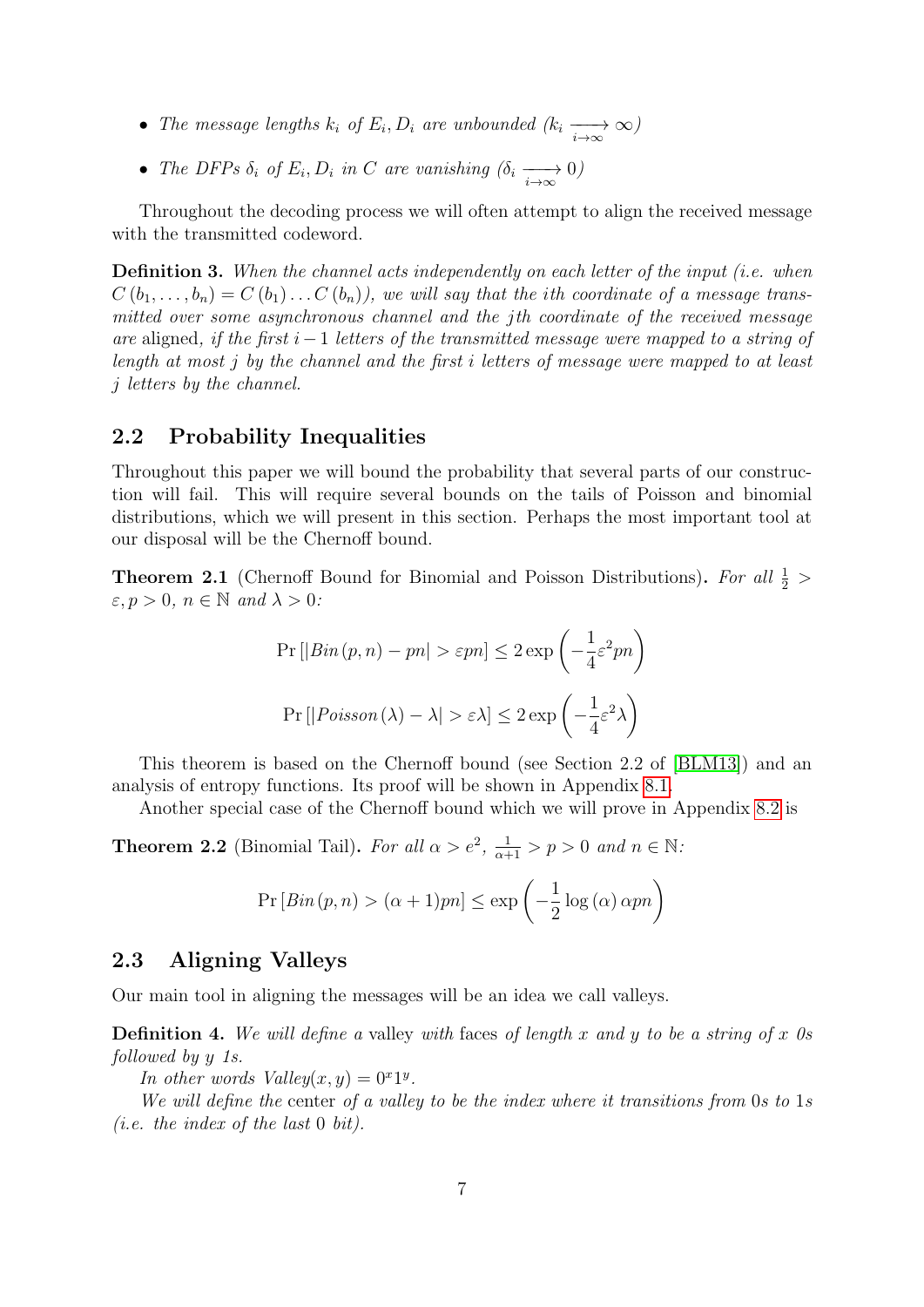Suppose the codeword contains some valley  $V =$  Valley $(x, y)$ . This is encoded by the channel into a valley whose face lengths are i.i.d  $\text{Bin}(1 - p, x)$  and  $\text{Bin}(1 - p, y)$  (or Pois( $\lambda$ , x) and Pois( $\lambda$ , y) for the PRC channel). Assuming neither side of the valley was completely deleted, the center of the received valley and the center of the transmitted valley should be aligned.

Our definition of valleys is similar to the markers considered in [\[CGMR20\]](#page-23-11), but we will view our valleys very differently. Cheraghchi et al construct their inner code so that is is unlikely to contain a long sequence of 0s. This allows them to find the delimiters by searching for the next sequence of 0s and then use the marker to zero in on the center of the delimiter.

In our decoding algorithm, we will produce an approximate estimate for where the center of a certain valley should be, and by finding its actual center we will be able to align that index to a position within the transmitted message. We will do so using Algorithm [1.](#page-7-0)

Intuitively, this algorithm works by using the observation that if the valley was not distorted by the channel too much and our initial estimate for its center was not off by too much, then we known whether or not our guess was to the right or to the left (since the left face of the valley has 0s and the right face has 1s). We can then correct our position. If we are on the left face, go right until we reach the center and vice versa.

<span id="page-7-0"></span>Algorithm 1: Align Valley

**Input** : a received codeword  $w \in \{0,1\}^*$ , estimated center of valley j **Output:** the center of the valley  $j'$  $j' \leftarrow j;$ if  $w[i] = 0$  then while  $w[j'] \neq 1$  do  $i \leftarrow i + 1$ ; end return  $j'-1$ ; else while  $w[j'] \neq 0$  do  $\vert i \leftarrow i - 1;$ end return  $j'$  ; end

In order to clarify this approach we will consider a simple example. Suppose we are building a code for the BDC<sub>p</sub> channel with parameter  $p = \frac{1}{2}$  $\frac{1}{2}$  and we decide to use a valley of length 32 on either side to align some index.

That is, our transmitted message would be as follows (where the bold digit signifies the center of the valley).

m = [. . .]0000000000000000000000000000000011111111111111111111111111111111[. . .]

Suppose the channel made the following deletions:

d = [. . .] · · · 0 · · · · · ·000 · 0 · ·00 · · · ·0 · 0 · 0 · ·0 · ·1 · 1 · 11 · 11 · 1 · · · 111 · 1111111 · · · · · 1[. . .]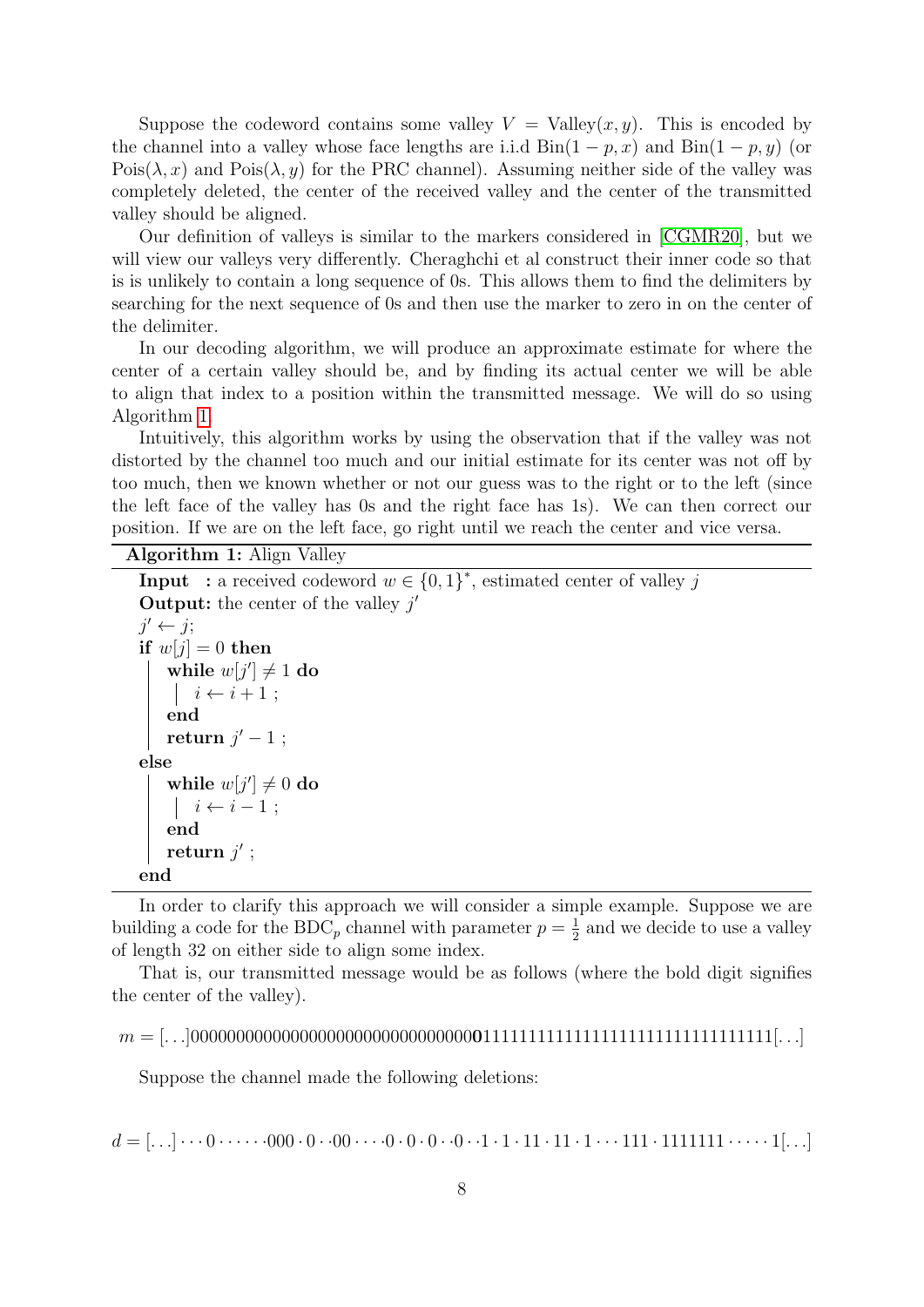

<span id="page-8-0"></span>Figure 1: A visual representation of the algorithm for aligning valley centers on a specific example of a valley with parameters  $(32, 32)$ , being sent over a BDC<sub>p</sub> channel with parameter  $p=\frac{1}{2}$  $\frac{1}{2}$ . The plots go up by  $\frac{1}{2}$  whenever the relevant string has a 1 and down by  $\frac{1}{2}$  whenever it has a 0. A) The transmitted message, with the green dot representing the center of the valley. B) First, the channel deletes some of the bits resulting in a skewed valley. We are given some prior estimate for the center of the valley (red arrow). The algorithm goes down the valley (blue arrow), until it terminates at the center (green dot).

Furthermore, assume that we have some prior estimate that the center of the received valley should be 5 bits from its actual position.

Then the received codeword would be as follows, where the underlined digit signifies our prior estimate for the center of the valley.

 $w =$  [...]0000000000011111111111111111111...]

Algorithm [1](#page-7-0) would start from this initial estimate and advance to the left, returning the correct center of the valley.

 $w =$  [...]000000000001111111111111111111[...]

In Figure [1](#page-8-0) we show a geometric representation of this algorithm.

# <span id="page-8-1"></span>3 Recursive Step

In this section we will define the recursive step in our construction, explain the rationale behind it and begin to prove its correctness. Intuitively, the main theorem we will prove here is that any error correcting code for the BDC with message length  $k$  can be transformed into a code with message length  $k^2$  and that the DFP, rate and complexity of the new code "scale well". More formally we will show that:

<span id="page-8-2"></span>**Theorem 3.1** (Recursive Step). For some constants  $c_1, c_2, c_3, k_0, \delta_0 > 0$  and for all  $k >$  $k_0, d > 0, 2^{k-1} - k > t > 0, \delta_0 > \delta > 0, 1 > p > 0$  and any error correcting code C for the BDC<sub>p</sub> channel with message length k, block length n and DFP  $\delta$ ,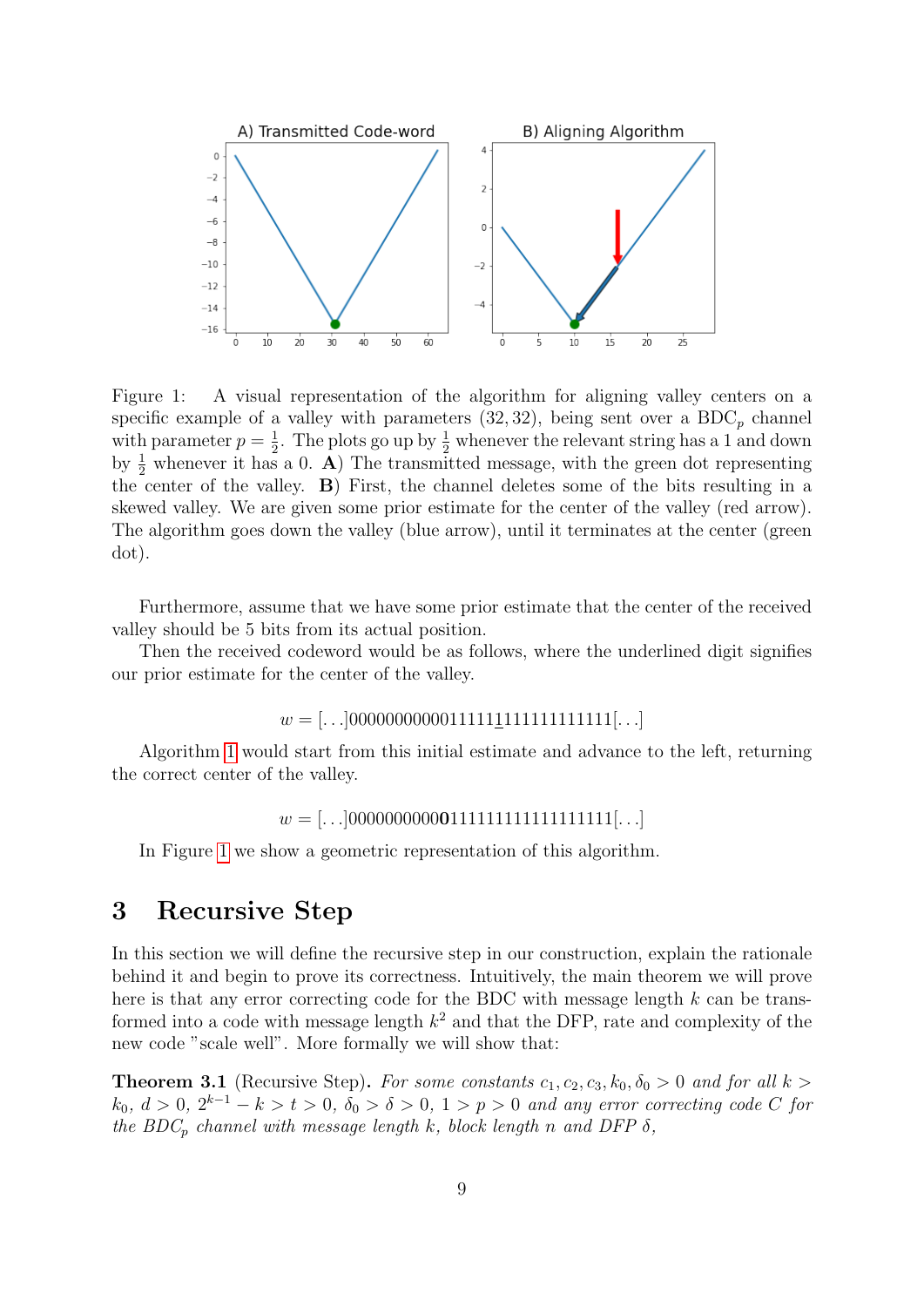there exists an error correcting code C' for the BDC<sub>p</sub> with message length  $k^2$ , block length  $n' \leq (k+2t)(n+\frac{d}{1-t})$  $\frac{d}{1-p}$ ) and DFP:

$$
\delta' \le \Pr\left[\operatorname{Bin}\left(\delta^{c_1}, k + 2t\right) > t\right] + c_3\left(k + 2t\right) \exp\left(-c_2 \min\left\{d, \frac{d^2}{k}\right\}\right)
$$

Furthermore, there exist an encoder and decoder for C' with time complexity  $\tilde{O}(n')$ using up to  $k + 2t$  calls to the encoder and decoder of C.

We will use this construction in two scenarios: to improve the base of the recursion and for the steps of the recursion. In Table [1,](#page-9-0) we present the parameters of Theorem [3.1](#page-8-2) and the asymptotic values for both use cases.

| Parameter        | Description             | $Recursion$ Base $-$ Step                                 |
|------------------|-------------------------|-----------------------------------------------------------|
| $\boldsymbol{k}$ | Message Length          |                                                           |
| $\boldsymbol{n}$ | Block Length            | $\Theta\left(\frac{k}{1-p}\right)$                        |
| $\overline{d}$   | Delimiter Length        | $\Theta\left(k^{\frac{2}{3}}\right)$                      |
| $\boldsymbol{t}$ | Reed Solomon Redundancy | $o(k) \longrightarrow \Theta\left(k^{\frac{2}{3}}\right)$ |
| $\delta$         | Inner Code DFP          | $o(1)$ — exp $\left(-\frac{c_2}{2}k^{\frac{1}{6}}\right)$ |
| C <sub>1</sub>   | Constant                | $\frac{1}{34}$                                            |
| $c_2$            | Constant                | $\frac{1}{256}$                                           |
| c <sub>2</sub>   | Constant                | 6                                                         |

<span id="page-9-0"></span>Table 1: The parameters of Theorem [3.1,](#page-8-2) and their asymptotic values in the two use cases.

The first set of values is used for improving of the base of the recursion. In this case, our only bound on  $\delta$  will be that it is an arbitrarily small constant, but its relation to k will not be exactly known. Our goal in this step of the construction will be to reduce the error probability at the cost of an arbitrarily small but non-negligible cost to the rate of the code, and we will accomplish this by setting t to be of the order of  $\Theta\left(\delta^{\frac{c_1}{2}}k\right)$ .

The second scenario is that of a step in our recursion. We will construct our recursion in such a manner that the DFP of the inner code will be bounded by  $\delta < \exp\left(-\frac{c_2}{2}\right)$  $\frac{c_2}{2}k^{\frac{1}{6}}\Big).$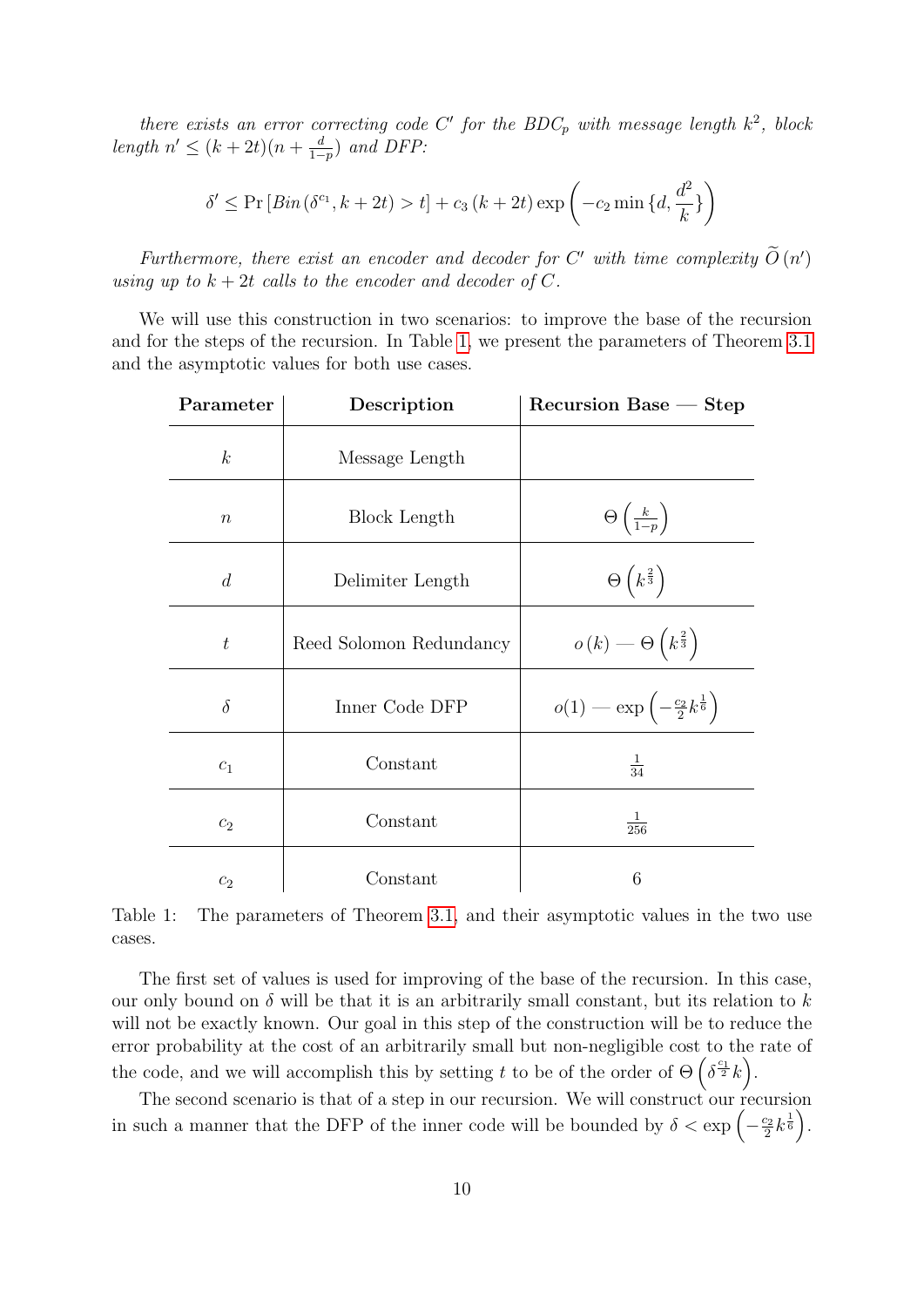By setting  $t = d = \Theta\left(k^{\frac{2}{3}}\right)$  we will be able ensure that on the one hand, the DFP of the final code will be  $\delta' \ll \exp\left(-\frac{c_2}{2}\right)$  $\left(\frac{c_2}{2}(k^2)^{\frac{1}{6}}\right)$  while on the other, the rate of the code will be reduced by only a factor of  $1 - O\left(\frac{t+d}{k}\right)$  $\frac{+d}{k}$ ) = 1 – O  $\left(k^{\frac{1}{3}}\right)$  = 1 – o(1).

The construction of the code  $C' : \{0,1\}^{k^2} \to \{0,1\}^{n'}$  is as described in the introduction. First, the input string is split into  $k$  parts of length  $k$  each. These are considered as elements in an alphabet of size  $2^k$  and a Reed Solomon encoding with parameters  $[2^k, k+2t, k]$  is applied to them. Each of these is encoded using the encoder of C, a delimiter is appended to each codeword and the concatenation of all of these strings is outputted.

Similarly, the decoding algorithm works by locating the delimiters, separating them from the inner codewords and then decoding each inner codeword using the decoder of C. The decoded inner codewords are once again viewed as letters in an alphabet of size  $2<sup>k</sup>$  and the Reed Solomon decoding is applied.

We will define a delimiter with parameters  $\alpha$ ,  $\beta$  to be a valley of length  $\beta$  surrounded by two valleys of length  $\alpha$ . In other words

Delimiter 
$$
(\alpha, \beta)
$$
 = Valley  $(\alpha)$  Valley  $(\beta)$  Valley  $(\alpha) = 0^{\alpha} 1^{\alpha} 0^{\beta} 1^{\beta} 0^{\alpha} 1^{\alpha}$ 

The exact values of  $\alpha$  and  $\beta$  will be discussed in Section [6,](#page-16-0) but they will be of the order of  $\alpha = \Theta\left(\frac{\log\left(\frac{1}{\delta}\right)}{1-n}\right)$  $1-p$  $\setminus$ and  $\beta = \frac{d}{2(1-p)} - 2\alpha = \Theta\left(\frac{k^{\frac{2}{3}}}{1-p}\right)$  $\frac{k^{\frac{2}{3}}}{1-p}$ .

In order to complete the construction, we still need to provide methods of locating the delimiters in the received codeword and separating them from the inner codewords. These steps will be explained in the following subsections.

### <span id="page-10-0"></span>3.1 Positioning Strings

We will use the positioning strings to locate the delimiters one at a time.

Let us denote by  $L_i$  the location of the center of the *i*th positioning string in the received codeword. We can estimate the location of the center of the first positioning string as being around  $\mathbb{E}[L_1] = (1-p)(n+2\alpha+\beta)$  bits from the beginning of the received codeword. However, this is only a rough estimate and in reality  $L_1 \sim \text{Bin}(n + 2\alpha + \beta, 1 - p)$ . We want to find the exact center.

This is where the valleys come into play. With high probability,  $|L_1 - \mathbb{E}[L_1]|$  will not be much larger than  $\sigma_{L_1} = \sqrt{p(1-p)(n+2\alpha+\beta)}$  (where  $\sigma_{L_1}$  is the standard deviation of  $L_1$ ), and at least  $\frac{1-p}{2}\beta$  of the bits on either side of the valley will survive the channel. Therefore, so long as  $\sqrt{p(1-p)(n+2\alpha+\beta)} \ll \frac{1-p}{2}\beta$ , we can expect Algorithm [1](#page-7-0) to find the value of  $L_1$  w.h.p.

Once we have found the *i*th delimiter, we go on to search for the  $i + 1$ -th. At each step we use the aligned center of the previous positioning string  $L_i$  to obtain an estimate for  $L_{i+1} \sim L_i + \text{Bin}(n + 4\alpha + 2\beta, 1 - p)$ , and use its valley to correct our estimate. In Section [6](#page-16-0) we will show that the probability that even a single positioning string will not be correctly found is at most  $(k+2t) \exp \left(-c_2 \min \{d, \frac{d^2}{k}\}\right)$  $\frac{d^2}{k}$ } $\Big)$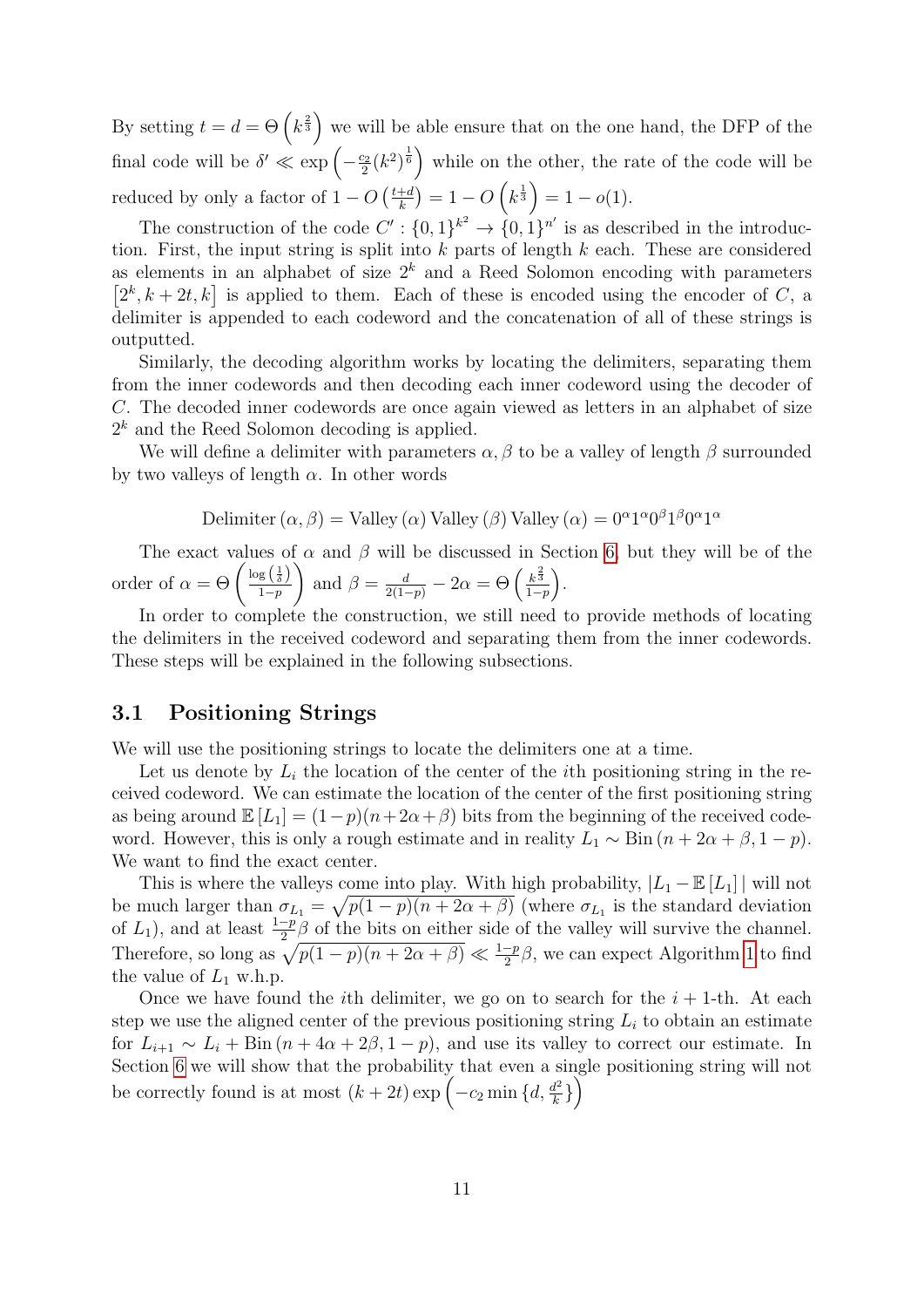### 3.2 Partitioning Strings

Once we have located the centers of all of the delimiters, we still need to separate them from the inner codewords. This step is surprisingly difficult, because, unlike Con and Shpilka [\[CS19\]](#page-23-0) who designed their inner code to preserve a certain structure that would help them differentiate it from the delimiters, we reduce our overhead precisely by making no assumptions about the structure of the inner code.

For instance, if we were to use buffers of 0s as our delimiters and the inner codewords surrounding the delimiter happened to start / end with sequences of 0s, then we would have had a hard time telling which of the 0s belonged to the delimiter and which belonged to the inner codeword. The same applies for any choice of the delimiters.

Our solution to this problem will be based on two ideas. First, we will attempt to approximate the correct separation as accurately as possible. However, this will not yield a perfect separation and we will need to mitigate the effects of this inaccuracy.

The first step will be accomplished by surrounding the positioning string with two valleys. When decoding we can find the centers of these valleys by going from the positioning string until the ends of its valley and then proceeding to the bottom of the next/previous valleys.

Once we have found the center of a partitioning string, we can estimate the length of the faces of its valley. Each of those will be i.i.d distributed according to  $F \sim$ Bin  $(1 - p, \alpha)$ . By guessing  $f = (1 - p)\alpha$  we will get a good approximation of F (to within an error of  $\Theta\left(\sqrt{p(1-p)\alpha}\right)$ .

If we were to use this estimate as the separation between the delimiter and the inner codeword we would have a two sided error probability, either due to overshooting (attributing some bits of the inner codeword to the delimiter) or due to undershooting.

In the former case, this would cause us to delete some additional bits from the inner codeword. Since the inner code is designed to deal with deletions, it stands to reason that it might also be able to decode received messages if they were also subject to a small amount of additional deletions. This claim is not straightforward, since the inner code deals with random deletions and we will be subjecting it to a very structured set of deletions. However, with a careful analysis we can bound the effect these deletions can have on the DFP of the inner code.

However, in the latter case we would end up erroneously inserting part of the delimiter to one end of the inner codeword. Since the inner code is for a deletion channel, it might not be able to correctly decode the inner codeword, even after a small number of insertions. Therefore, we have no way of bounding the effect this could have on its DFP.

That is why we want to reduce the probability of undershooting significantly more than the probability of overshooting. To do this, instead of taking the estimate  $f = \mathbb{E} F$ , we will use the estimate  $f = \mathbb{E}[F] + \eta \sigma_F$  for some parameter  $\eta$  (where  $\sigma_F$  is the standard deviation of  $F$ ).

If F was at most  $\eta$  standard deviations from its expectancy, then we would have  $f - F \in [0, 2\eta \sigma_F]$ . The lower bound means that no bits from the delimiter would ever trickle into the inner codeword, and the upper bound limits the number of bits from the inner codeword we will delete by accidentally attributing them to the delimiter.

In Section [6](#page-16-0) we will bound both the probability that  $f - F \notin [0, 2\eta \sigma_F]$  and the effect these deletions could have on the DFP of the inner code.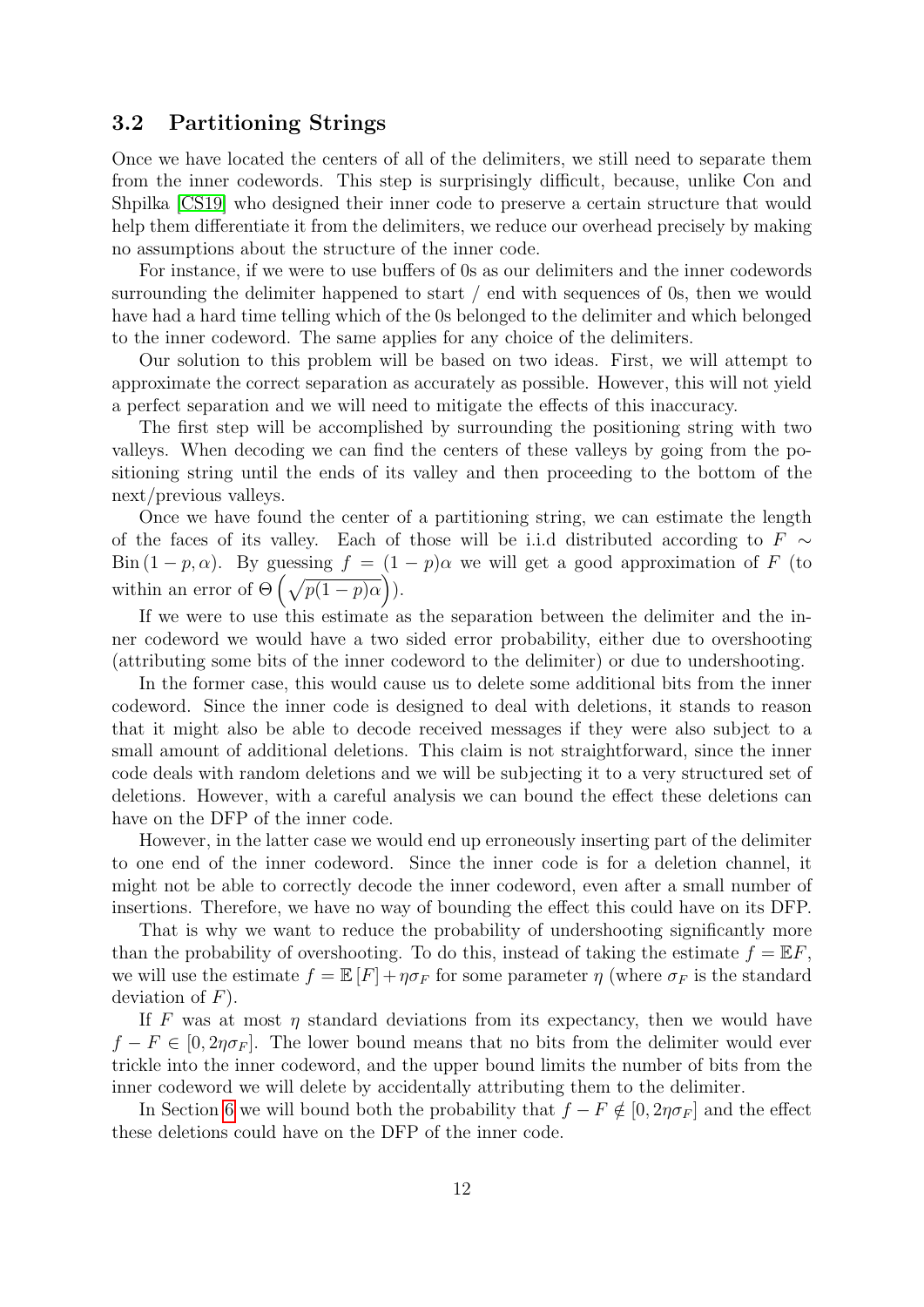# <span id="page-12-1"></span>4 The Recursive Construction

In the previous section we defined the manner in which we recursively concatenate our code to increase the message length at a negligible cost to the rate of the code and the complexity of its encoder and decoder. In this section we will construct the base of this recursion and set the parameters for the recursive steps.

### <span id="page-12-0"></span>4.1 The Base of the Recursion

When choosing the base of the recursion we are in essence transforming a lower bound on the capacity of the channel to an actual error correcting code. We will do this in a very inefficient manner, but as with Con and Shpilka's inner code, since this code will have message and block length of  $O(1)$ , this does not affect the asymptotic complexity of our construction.

In order to begin our recursion, we will need a base code with sufficiently low DFP and sufficiently large message length. By definition, a lower bound on the capacity of the channel is a proof that there exists a family of codes for the channel with  $r \geq$  capacity  $-\varepsilon$ for any  $\varepsilon > 0$ . Therefore for any  $k_0, \delta_0 > 0$  there are some codes in that family with message length  $k > k_0$  and DFP  $\delta < \delta_0$ . Let  $\kappa$  be the smallest such block length. Since  $\kappa$  is determined by  $k_0$  and  $\delta_0$ , and since  $k_0$  and  $\delta_0$  are constant parameters of our construction,  $\kappa = f(k_0, \delta_0) = O(1)$  must also be constant.

We will enumerate over values of  $k > k_0$  and for each of them we will attempt to construct a base code. This process will terminate when  $k = \kappa$ , so it will require only a finite number of iterations.

Since we are looking for an encoding map from some finite set of messages  $\{0,1\}^k$ (where k is the message length) to some finite set of codewords  $\{0,1\}^n$  (where  $n <$ 9  $\frac{9}{1-p}k = O(1)$  is the block length), and a decoding map from  $\{0, 1\}^{\leq n}$  →  $\{0, 1\}^k$ , there are only finitely many pairs of this form. By enumerating over all of these pairs and evaluating their DFP, we will be able to find a base code with message length  $k$  if one exists.

Since all of the steps in this process had a constant complexity, our construction of the inner code had a constant  $O(1)$  complexity. It should be noted that this algorithm is extremely inefficient and that we do not even know how to bound its complexity (except that it is  $O(1)$ . We hope that future research will address this issue.

### 4.2 Connecting the Recursive Steps

All that remains now is to combine the recursive step shown in Section [3](#page-8-1) with the base case constructed in the previous subsection.

Throughout most of the recursion we will use the recursive step defined in Theorem [3.1](#page-8-2) in the following setting:

$$
\delta_k < \exp\left(-\frac{c_2}{2}k^{\frac{1}{6}}\right) \nd_k = k^{\frac{2}{3}} \nt_k = k^{\frac{2}{3}}
$$
\n
$$
(1)
$$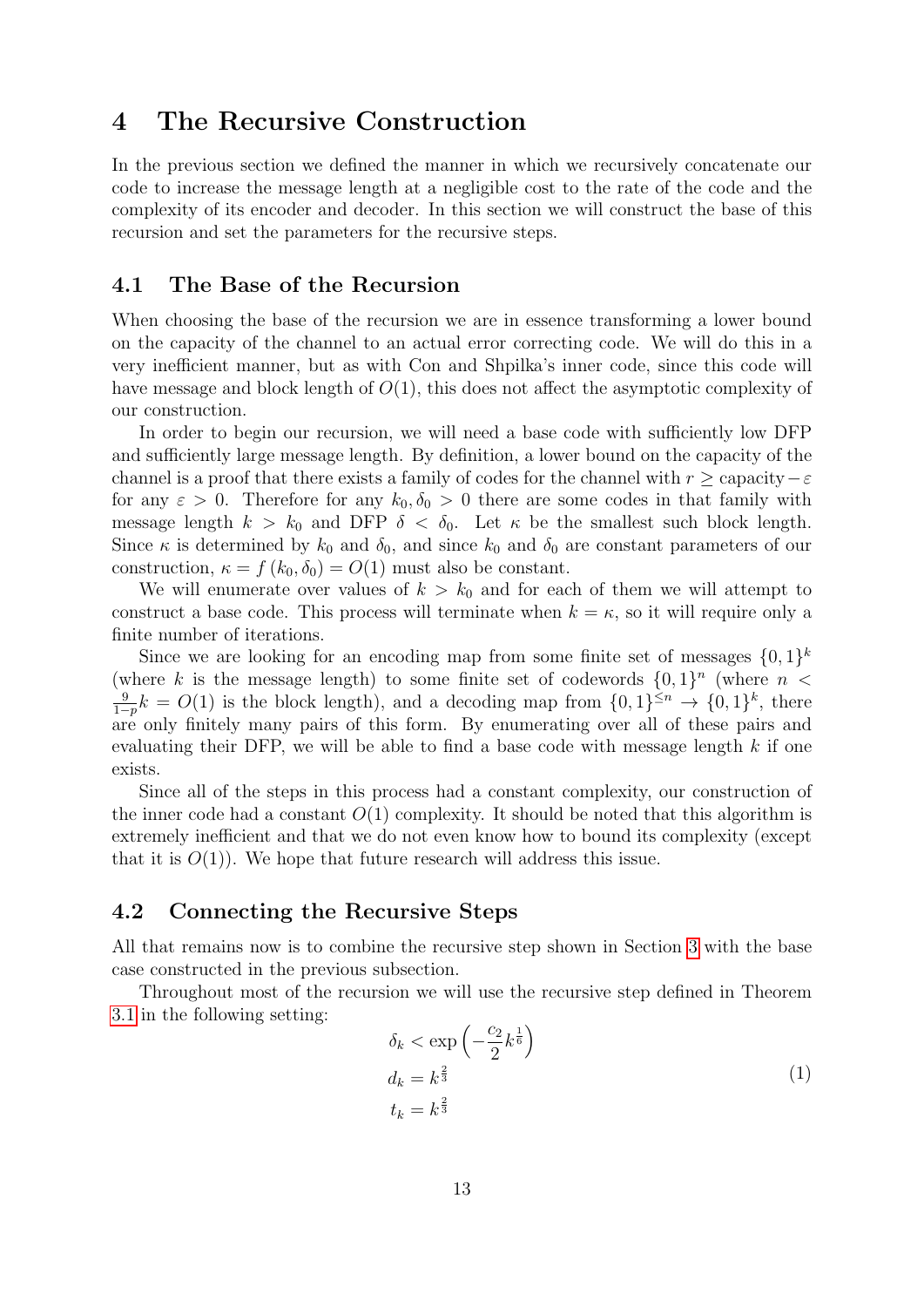Applying the recursion Theorem [3.1,](#page-8-2) for sufficiently large  $k$ , we have:

$$
\delta_{k^2} \le \Pr\left[\text{Bin}\left(\delta^{c_1}, k + 2t\right) > t\right] + c_3 \left(k + 2t\right) \exp\left(-c_2 \min\left\{d, \frac{d^2}{k}\right\}\right) \tag{2}
$$

We use Theorem [2.2](#page-6-0) to bound the first term in the new decoding failure probability for sufficiently small  $\delta$ , by

$$
\Pr\left[\text{Bin}\left(\delta^{c_1}, k + 2t\right) > t\right] \le \exp\left(-\frac{c_1}{4}\log\left(\frac{1}{\delta}\right)t\right) \le \frac{1}{2}\exp\left(-\frac{c_2}{2}t\right)
$$

and the second term for sufficiently large  $k$  by

.

$$
(k+2t)\exp\left(-c_2\min\left\{d,\frac{d^2}{k}\right\}\right) = \exp\left(-c_2k^{\frac{1}{3}} + O\left(\log\left(k\right)\right)\right) \le \frac{1}{2}\exp\left(-\frac{c_2}{2}k^{\frac{1}{3}}\right)
$$

Combining these inequality gives us a bound on the new DFP:

$$
\delta_{k^2} \le \exp\left(-\frac{c_2}{2}k^{\frac{1}{3}}\right) \tag{3}
$$

<span id="page-13-0"></span>The overhead of the code can also be easily bounded. From the recursion theorem, we know that  $n_{k^2} \leq \left(n_k + \frac{d_k}{1 -}\right)$  $\left(\frac{d_k}{1-p}\right)(k+2t_k)$ . Since  $n_k \geq \frac{k}{1-p}$  $\frac{k}{1-p}$  (from the upper bounds on the capacity of these channels) and  $d_k = t_k = k^{\frac{2}{3}}$ , we have:

$$
n_{k^2} \le \left(1 + k^{-\frac{1}{3}}\right)^2 \frac{k^2}{k} n_k \le \left[\left(1 + k^{-\frac{1}{3}}\right) \cdot \left(1 + k^{-\frac{1}{6}}\right)\right]^2 \frac{k^2}{\sqrt{k}} n_{\sqrt{k}} =
$$
  
= 
$$
\underbrace{\left[\left(1 + k^{-\frac{1}{3}}\right) \cdot \left(1 + k^{-\frac{1}{6}}\right) \cdot \ldots \cdot \left(1 + \left(k_{\text{base}}\right)^{-\frac{1}{3}}\right)\right]^2} \frac{k^2}{k_{\text{base}}} n_{k_{\text{base}}} \tag{4}
$$

<span id="page-13-1"></span>Since  $n_{k_{\text{base}}} = \frac{1}{r_{\text{ba}}}$  $\frac{1}{r_{\text{base}}}$   $k_{\text{base}}$  (where  $r_{\text{base}}$  is the rate of the base code), it is easy to see that  $r_{k^2} = \frac{k^2}{n}$  $\frac{k^2}{n_{k^2}} = \frac{1}{X}$  $\frac{1}{X}r_{\text{base}}$ . By bounding the value of X, we can bound the increase in the overhead of the code due to the recursion.

$$
X = \left[ \left( 1 + k^{-\frac{1}{3}} \right) \cdot \left( 1 + k^{-\frac{1}{6}} \right) \cdot \dots \cdot \left( 1 + (k_{\text{base}})^{-\frac{1}{3}} \right) \right]^2
$$
  
 
$$
\leq \exp \left( 2k^{-\frac{1}{3}} + 2k^{-\frac{1}{6}} + \dots + 2(k_{\text{base}})^{-\frac{1}{3}} \right) \leq \exp \left( 2 \frac{\left( k_{\text{base}} \right)^{-\frac{1}{3}}}{1 - \left( k_{\text{base}} \right)^{-\frac{1}{3}}} \right)
$$
 (5)

For a sufficiently large  $k_{base}$ , it is clear that this value can be set arbitrarily close to 1, giving our code a nearly optimal rate.

However, this does not conclude our construction, since in each step of the recursion we assumed that  $\delta_k \leq \exp\left(-\frac{c_2}{2}\right)$  $\left(\frac{2}{2}k^{\frac{1}{3}}\right)$ , but our base construction only produced a code with an arbitrarily small  $\delta_{base}$  and its relationship to  $k_{base}$  is unknown.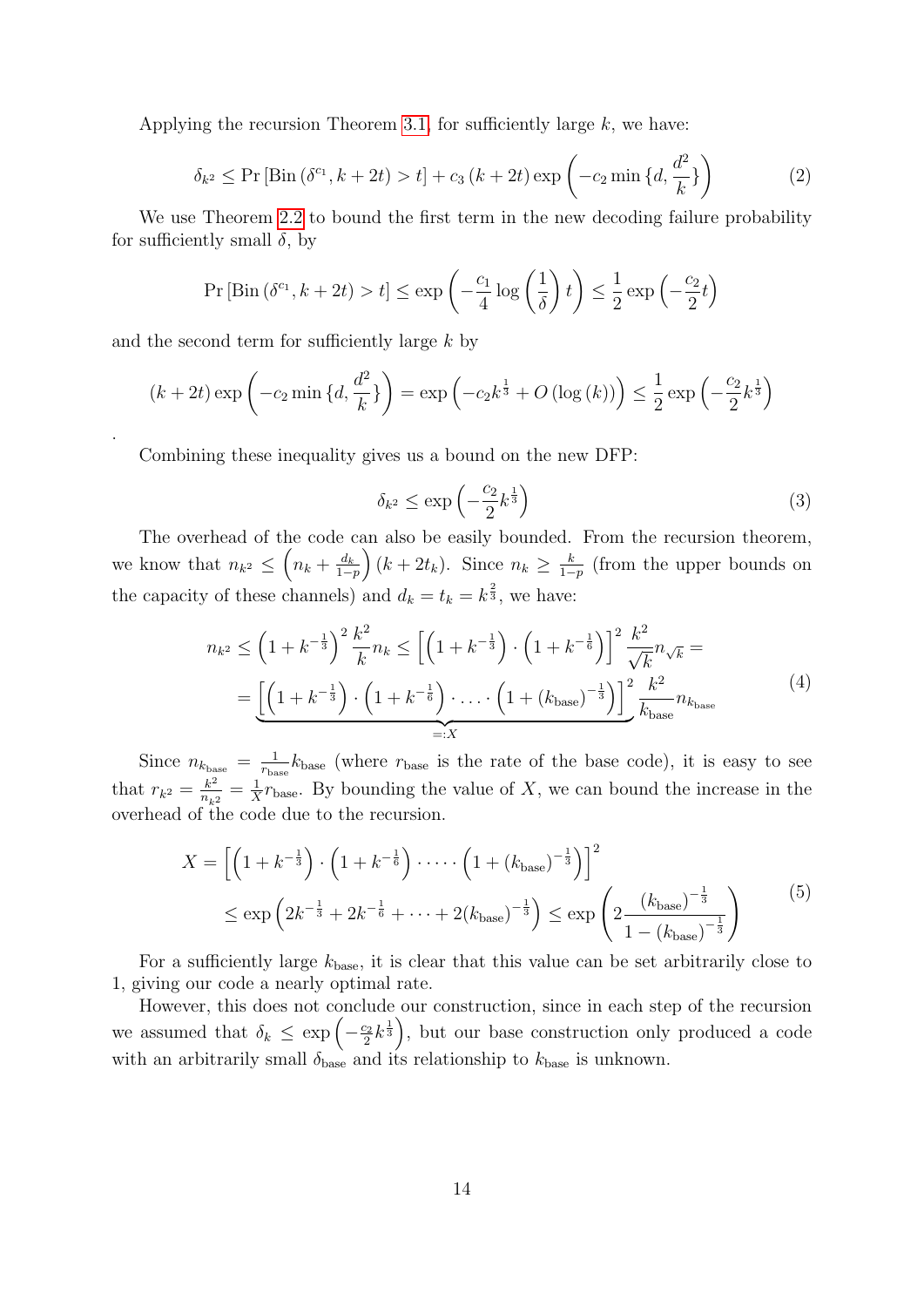### 4.3 Completing the Construction

In order to bridge this gap, we apply the recursive step to the base code one more time, with slightly different parameters. We will denote by  $k_0, \delta_0, d_0, t_0, n_0$  the parameters of the first application of the recursive step and by  $k_{base} = k_0^2$ ,  $n_{base}$ ,  $\delta_{base}$  the parameters of the resulting code.

As before, we will set  $d = k^{\frac{2}{3}}$ , but unlike the previous setting, since  $\delta_0$  is not necessarily as small as we would want it to be, we will need to set the value of  $t$  to be somewhat larger.

In particular, we will set  $t_0 = \lceil \delta_0^{\frac{c_1}{2}} k_0 \rceil$ . Theorem [2.2](#page-6-0) shows that, for sufficiently small  $\delta_0$ , the probability that a binomial variable with parameters  $[\delta_0, k_0 + 2t_0]$  will be greater than  $t_0$  is of the order of  $\exp(-\Theta(k_0))$ . Therefore, for sufficiently large  $k_0$ , the DFP after the first step of the recursion would be:

$$
\delta_{\text{base}} < \exp\left(-\Theta(k_0)\right) + \exp\left(-c_2 k_0^{\frac{1}{3}} + o\left(k_0^{\frac{1}{3}}\right)\right) < \exp\left(-\frac{c_2}{2} k_{\text{base}}^{\frac{1}{6}}\right) \tag{6}
$$

Finally, we need to bound the rate of the entire code. Using Equations [\(4\)](#page-13-0) and [\(5\)](#page-13-1), we are able to bound the rate:

$$
r_{k^2} < Xr_{\text{base}} \le \exp\left(2\frac{\left(k_{\text{base}}\right)^{-\frac{1}{3}}}{1 - \left(k_{\text{base}}\right)^{-\frac{1}{3}}}\right) r_{\text{base}}
$$
\n
$$
\le \exp\left(2\frac{k_0^{-\frac{1}{3}}}{1 - k_0^{-\frac{1}{3}}}\right) \left(1 + \delta_0^{-\frac{c_1}{2}}\right) r_0 \tag{7}
$$

For sufficiently large  $k_0$  and sufficiently small  $\delta_0$ , this can be arbitrarily close to  $r_0$ which in turn can be arbitrarily close to the capacity of the channel, obtaining an arbitrarily close to optimal rate for our code.

### 4.4 Decoding Complexity

The recursive step promises at most  $k + 2t$  calls to the lower level of the construction and  $\tilde{O}(n')$  other operations. Let  $T_{\text{base}}$  be the encoding / decoding complexity of the base scenario, let  $T_k$  be the total complexity of the operation for our code with message length k and  $I_k$  be the complexity due to operations which are not part of the lower levels of the recursion (i.e. finding the delimiters, separating them from the inner codewords and decoding the Reed Solomon encoding).

Similar to our bound on the rate of the code, we can bound the decoding / encoding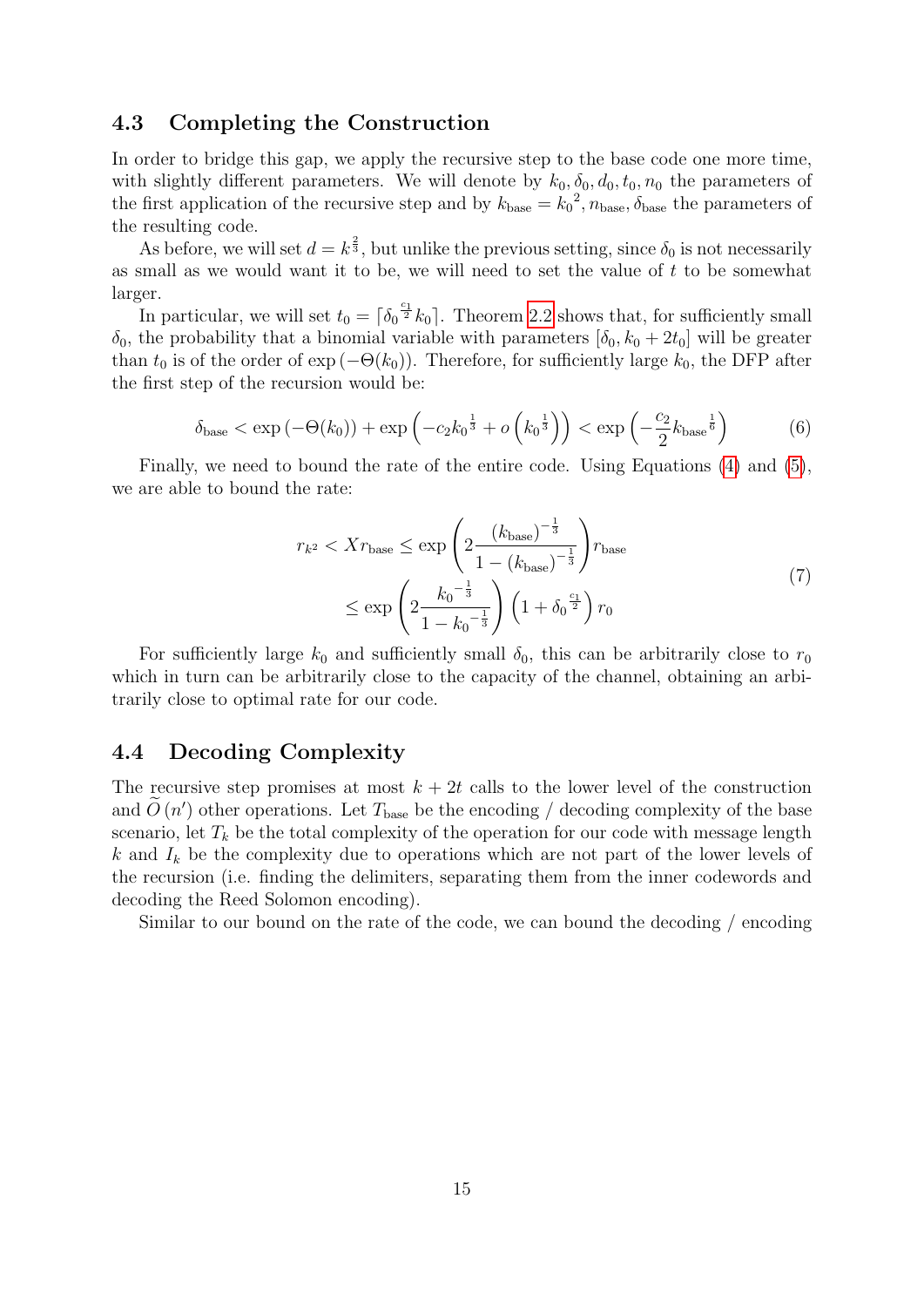<span id="page-15-1"></span>complexities by:

$$
T_{k^2} = (k + 2t)T_k + I_{k^2} = I_{k^2} + (k + 2k^{\frac{2}{3}})T_k
$$
  
\n
$$
= I_{k^2} + (k + 2k^{\frac{2}{3}})I_k + (k + 2k^{\frac{2}{3}}) (\sqrt{k} + 2k^{\frac{1}{3}}) T_{\sqrt{k}}
$$
  
\n
$$
\leq I_{k^2} + \exp\left(2\frac{k_0^{-\frac{1}{3}}}{1 - k_0^{-\frac{1}{3}}}\right) \frac{k^2}{k} I_k + (k + 2k^{\frac{2}{3}}) (\sqrt{k} + 2k^{\frac{1}{3}}) T_{\sqrt{k}} \leq \dots
$$
  
\n
$$
\dots \leq \exp\left(2\frac{k_0^{-\frac{1}{3}}}{1 - k_0^{-\frac{1}{3}}}\right) \left(\frac{k^2}{k} I_k + \frac{k^2}{\sqrt{k}} I_{\sqrt{k}} + \dots + \frac{k^2}{k_{\text{base}}} I_{k_{\text{base}}} + \frac{k^2}{k_{\text{base}}} T_{\text{base}}\right)
$$
  
\n(8)

The recursive step can have at most a quasi-linear complexity on top of its calls to the inner code (see Theorem [3.1\)](#page-8-2). Therefore,  $I_k = O(n)$ . Inserting this into Equation [\(8\)](#page-15-1), we are can see that  $T_{k^2} = \tilde{O}(n').$ 

### <span id="page-15-0"></span>5 Adaptation to the Poisson Repeat Channel

In this section we will adapt the construction of our code for the BDC channel detailed in the last two sections, to the PRC channel. Adapting the recursive step will be fairly straightforward. However, adapting the base step will be a bit more tricky.

When working with the BDC, we used the fact that the received message could not be longer than the transmitted one. This allowed us to build a decoding table that can return some value for any of the possible received messages. However, the PRC could (with very low probability) expand a transmitted message to an arbitrarily long received message, and we will need to adapt our construction to address this issue.

### 5.1 Adapting the Recursive Step

<span id="page-15-2"></span>**Theorem 5.1** (Recursive-Step for the PRC). There exist some constants  $c_1, c_2, k_0, \delta_0 > 0$ , such that for any  $k > k_0$ ,  $d > 0$ ,  $2^{k-1} - k > t > 0$ ,  $\delta_0 > \delta > 0$ ,  $\lambda > 0$  and any error correcting code C for the PRC<sub> $\lambda$ </sub> channel with block length k, message length n and DFP  $\delta$ , there exists an error correcting code C' for the PRC<sub> $\lambda$ </sub> with block length  $k^2$ , message length  $n' \leq$  $(k+2t)(n+\frac{d}{\lambda})$  $\frac{d}{\lambda}$ ) and DFP  $\delta' \leq \Pr \left[ Bin\left(\delta^{c_1}, k + 2t\right) > t \right] + \left(k + 2t\right) \exp \left(-c_2 \min \left\{d, \frac{d^2}{k}\right\}\right)$  $\frac{d^2}{k}$ } $\Big)$ .

Furthermore, there exist an encoder and decoder for C' with time complexity  $\tilde{O}(n')$ using up to  $k + 2t$  calls to the encoder and decoder of C.

We will construct the recursive step almost exactly as in Section [3,](#page-8-1) only changing  $1 - p$  to  $\lambda$  in our conversion of lengths of bits over the channel.

### 5.2 Adapting the Base of the Recursion

In this section, we will adapt our construction of the base of our recursion from Section [4](#page-12-1) to the PRC. It is easy to see that for any  $\lambda > 0$ , there exists a family of codes for this channel with some non-negligible rate  $\rho = \Theta(1)$  w.r.t the message length (for instance,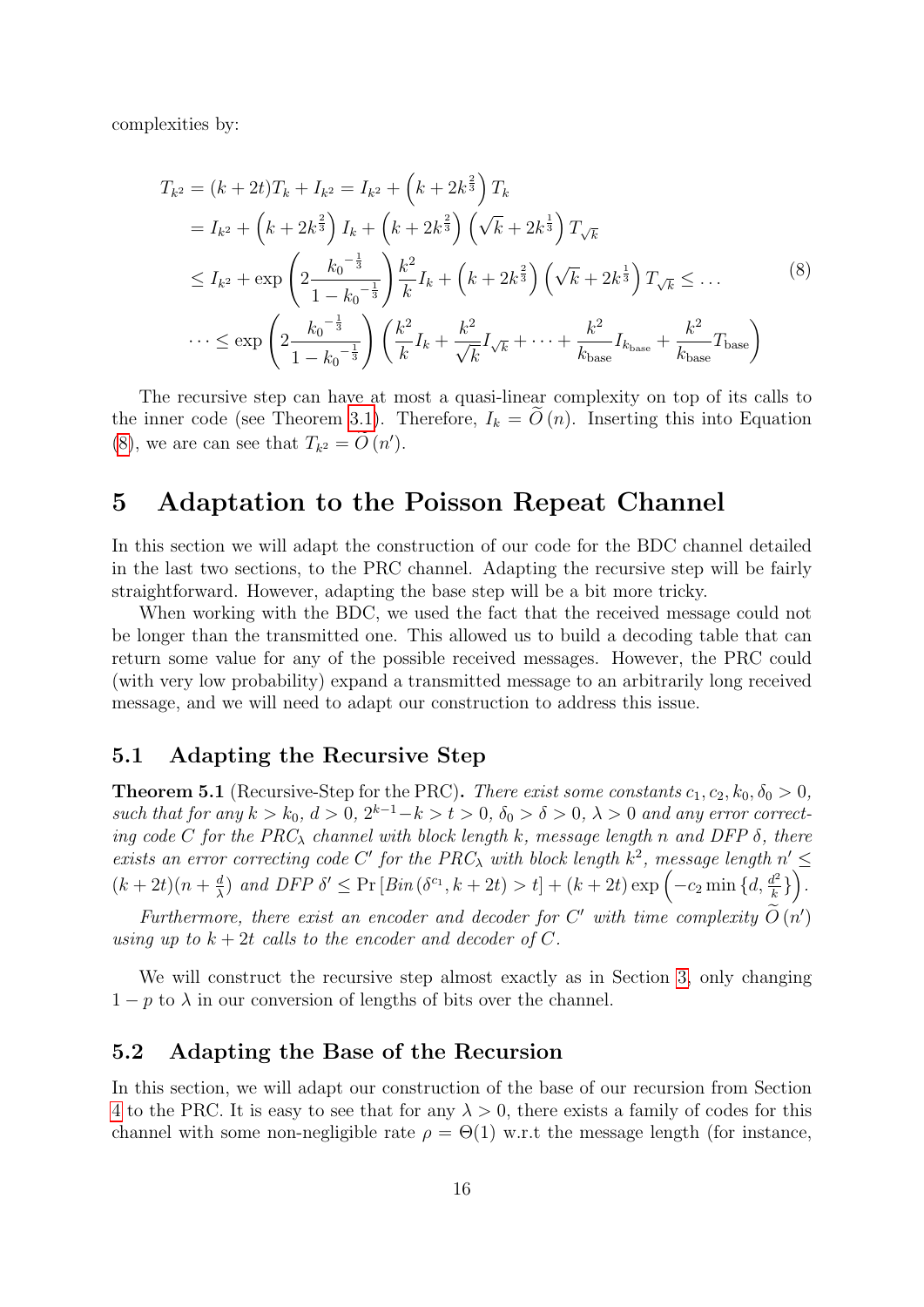by applying the jigsaw construction of [\[MD06\]](#page-24-5) with the Morse code distribution). We will set  $k_0$ ,  $\delta_0$  to be the minimal value of the message length k and DFP  $\delta$  for which there exists such a base code that will suffice for our construction.

Unlike the previous construction, here we will only be able to approximate the DFP of our base code, so we will need to set two bounds. Let  $\kappa_1 \geq k_0$  be the minimal message length for which there is a code in the family of codes such that it has a DFP of at most  $\delta_0$ , and let  $\kappa_2 \geq k_0$  be the minimal message length for which there is a code in the family of codes such that it has a DFP of at most  $\frac{\delta_0}{2}$ . Similar to the construction in Section [4.1,](#page-12-0) we do not have an explicit bound on  $\kappa_1, \kappa_2$ , but we know that they are bounded by some  $O(1)$  constant.

As in Section [4.1,](#page-12-0) we will enumerate over values of  $k \geq k_0$ , but this time we only promise that our enumeration will end somewhere between  $\kappa_1$  and  $\kappa_2$ . For each such k, we enumerate over all  $n \le \rho k$ , encoders  $C: \{0,1\}^k \to \{0,1\}^n$  and decoders  $D: \{0,1\}^m \to$  ${0,1}^k$ , where m is the smallest integer for which:

$$
\Pr\left[\text{Poisson}(\lambda n) \ge m\right] \le \frac{\delta}{2}
$$

For each of these encoder-decoder pairs, we enumerate over all messages in  ${0,1}^k$  and encode them using the encoder. For each codeword, we enumerate over all possible results of applying the channel to the codeword that have output length at most  $m$ .

We sum the probabilities of the eventualities where this process would result in a decoding failure (cases where the channel outputted more than m bits are counted as failures), and take the message with the highest DFP. This gives us an approximation of

$$
\mathrm{DFP}_{\mathrm{actual}} \leq \mathrm{DFP}_{\mathrm{estimate}} \leq \mathrm{DFP}_{\mathrm{actual}} + \frac{\delta}{2}
$$

If the estimated DFP is at most  $\delta$ , then we output the pair of encoder-decoder tables. It is easy to see that if the actual DFP is at most  $\frac{\delta}{2}$  then the estimate DFP is at most δ and we will output it. Therefore our process either terminates before  $κ_2$  or at  $κ_2$  and must have a constant complexity.

## <span id="page-16-0"></span>6 Analysis of Decoding Failures

In order to complete our construction, we still need to show that the recursive construction of the code for the BDC<sub>p</sub> channel in Section [3](#page-8-1) and its adaptation to the PRC<sub> $\lambda$ </sub> in Section [5,](#page-15-0) do indeed have a low DFP. There are three main steps in the decoding process, and we will need to bound the failure probability of each of them.

The first step is locating all of the positioning strings. When this is complete, we will separate the inner codewords from the delimiters and decode each one using the inner code. Finally, we use the Reed-Solomon decoding to return the original message.

### 6.1 Outer-Code Failure

#### 6.1.1 For the Binary Deletion Channel

We begin with analysing the probability that we will fail to find at least one of the delimiters for the  $BDC_p$  channel.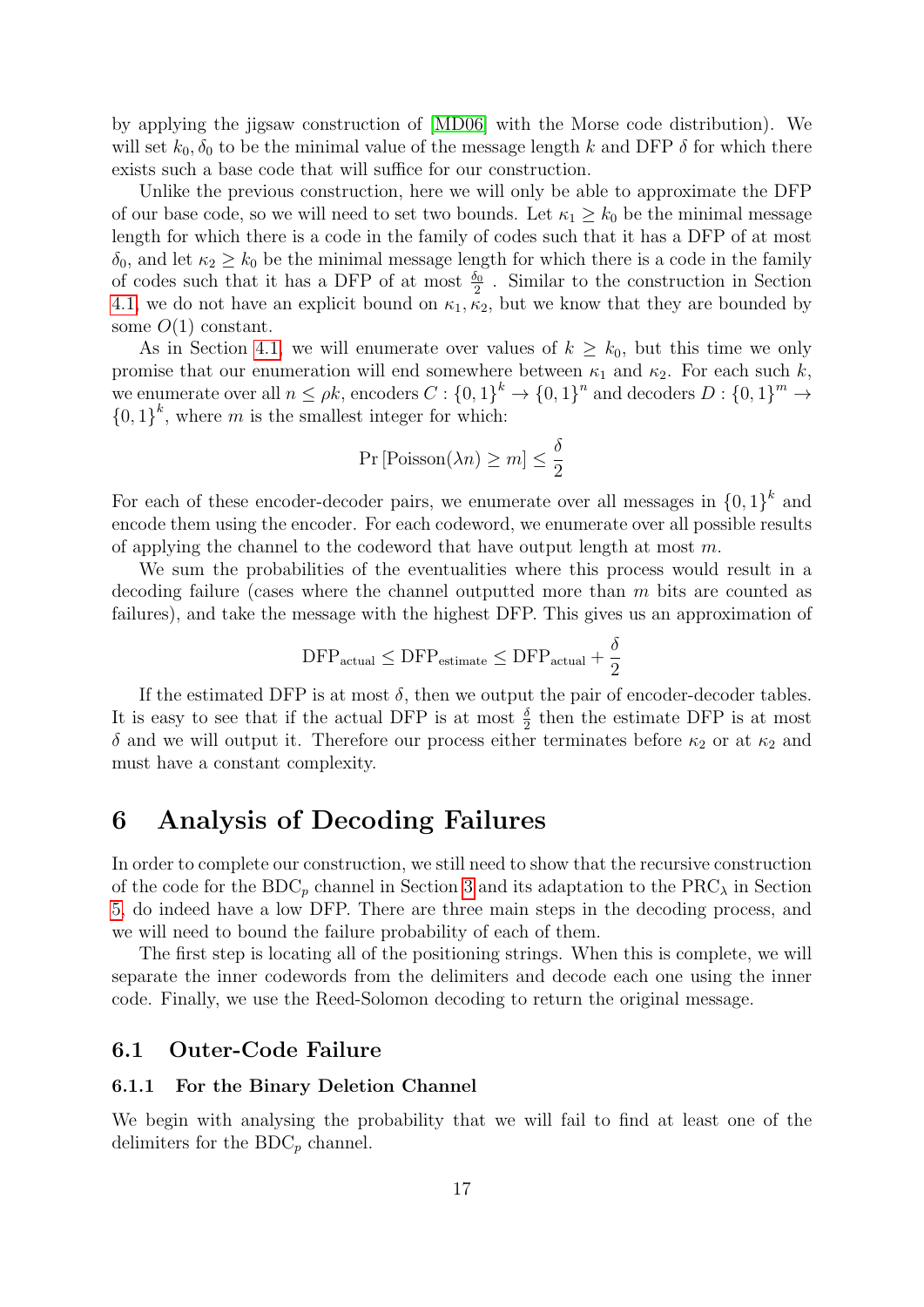Let  $F_i$  denote the event that we failed to align the *i*th positioning string. Since we locate the positioning strings serially, we will begin by bounding the probability that we failed to locate the *i*th positioning string, given that we did align the previous  $i - 1$ delimiters successfully. In other words, we want to bound  $Pr[F_i | F_1, \ldots, F_{i-1}]$ .

The algorithm we use to find the center of the ith positioning string in the received message  $L_i$  (as discussed in Section [3.1\)](#page-10-0), is as follows:

First, we use the location of the previous positioning string  $L_{i-1}$  to obtain an estimate for  $L_i$ , using the fact that  $L_i - L_{i-1} \sim \text{Bin}(1-p, n + 4\alpha + 2\beta)$ . So we set our initial estimate  $G_i = L_{i-1} + (1-p)(n+4\alpha+2\beta)$ .

In order for our algorithm to succeed, this estimate must be within the corresponding valley in the received codeword. The length of either face of the received valley is distributed according to  $S \sim \text{Bin}(1-p, \beta)$ , so according to Theorem [2.1,](#page-6-1) both faces are of length at least  $\frac{(1-p)\beta}{2}$  w.p.  $\geq 1-4 \exp\left(-\frac{1}{16}d\right)$ .

The probability that our estimate was off by more than  $\frac{(1-p)\beta}{2}$  can be bounded using the Chernoff bound:

$$
\Pr\left[|G_i - L_{i-1} - (1-p)(n+4\alpha+2\beta)| \ge \frac{(1-p)\beta}{2}\right] \le 2\exp\left(-\frac{1}{4}\left(\frac{d}{2(k+d)}\right)^2\right) \tag{9}
$$

$$
\le 2\exp\left(-\frac{1}{256}\frac{d^2}{k}\right)
$$

<span id="page-17-0"></span>Using the union bound we get:

$$
\Pr\left[F_i \mid \overline{F_1}, \dots, \overline{F_{i-1}}\right] \le 4 \exp\left(-\frac{1}{32}d\right) + 2 \exp\left(-\frac{1}{256}\frac{d^2}{k}\right) \le \\\le 6 \exp\left(-\frac{1}{256}\min\left\{\frac{d^2}{k}, d\right\}\right) \tag{10}
$$

#### 6.1.2 For the Poisson Repeat Channel

Similarly, for the PRC<sub> $\lambda$ </sub>, we wish to bound Pr  $\lceil F_i \rceil \overline{F_1}, \ldots, \overline{F_{i-1}} \rceil$ .

This time  $L_i - L_{i-1} \sim \text{Poisson}(\lambda (n + 4\alpha + 2\beta))$  and our estimate will be  $G_i =$  $L_{i-1} + \lambda (n + 4\alpha + 2\beta)$ . The length of the side of each received valley is now distributed according to  $S \sim \text{Bin}(\lambda \beta)$  and the probability that it would be less than  $\frac{\lambda}{2} \beta$  is bounded by  $4 \exp\left(-\frac{1}{16}d\right)$  (see Theorem [2.1\)](#page-6-1).

We will use the Chernoff bound (Theorem [2.1\)](#page-6-1) to show that:

$$
\Pr\left[|G_i - L_{i-1} - \lambda (n + 4\alpha + 2\beta)| \ge \frac{\lambda \beta}{2}\right] \le 2 \exp\left(-\frac{1}{4}\left(\frac{d}{2(k+d)}\right)^2\right) \le 6 \exp\left(-\frac{1}{256}\min\left\{\frac{d^2}{k}, d\right\}\right)
$$
\n(11)

Applying the union bound once more, we see that Equation [\(10\)](#page-17-0) holds for our  $PRC_{\lambda}$ code as well.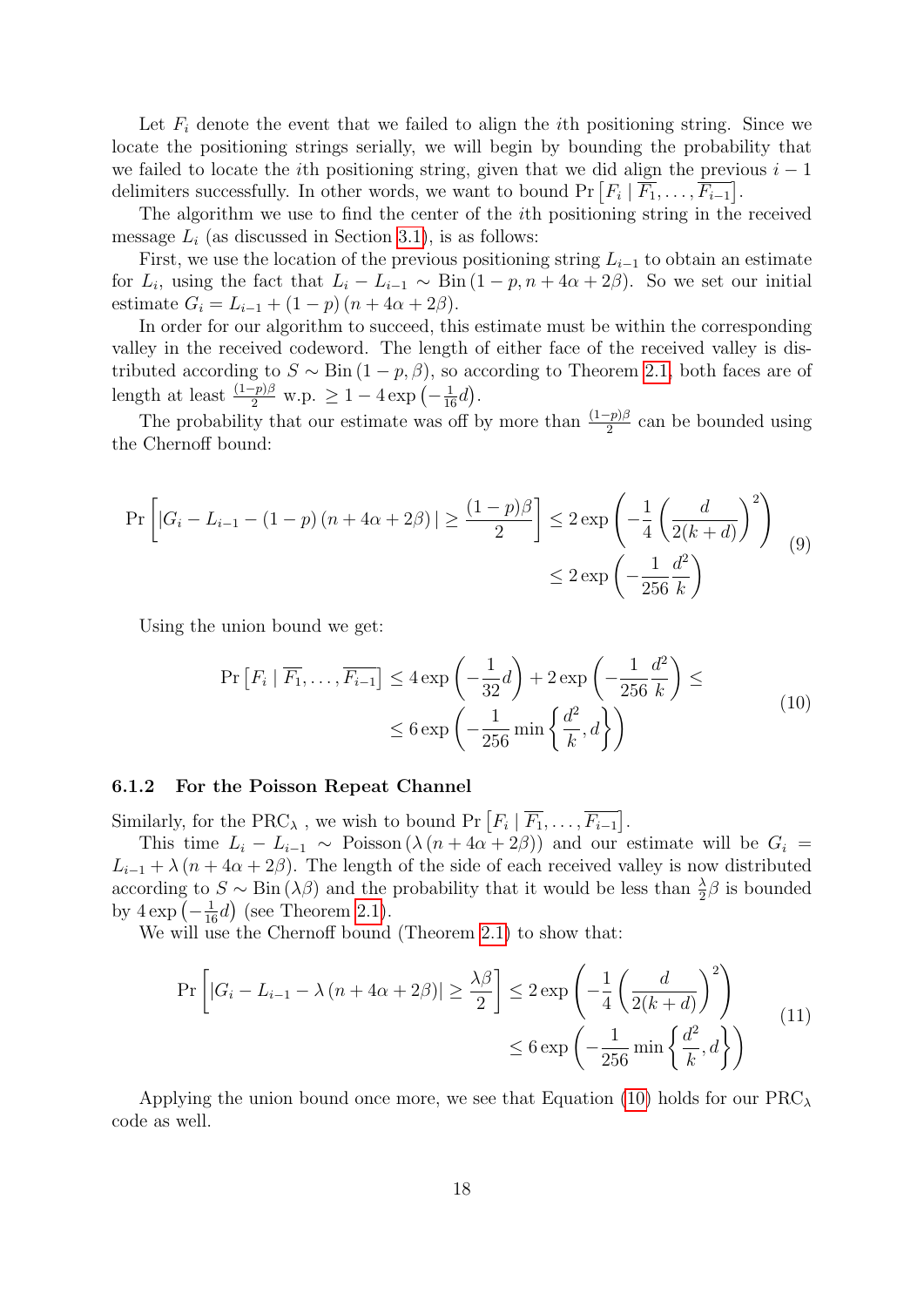#### 6.1.3 Combining the Terms

So far, we have bounded the terms  $Pr[F_i | F_1, \ldots, F_{i-1}],$  but what we really want is to show that  $Pr[F_1 \lor \cdots \lor F_{k+2t}]$  is negligible. Indeed:

$$
\Pr\left[F_1 \vee \cdots \vee F_{k+2t}\right] = 1 - \Pr\left[\overline{F_1} \bigwedge \cdots \bigwedge \overline{F_{k+2t}}\right] =
$$
\n
$$
= 1 - \prod_i \left(1 - \Pr\left[F_i \mid \overline{F_1}, \dots, \overline{F_{i-1}}\right]\right)
$$
\n
$$
\leq \sum_i \Pr\left[F_i \mid \overline{F_1}, \dots, \overline{F_{i-1}}\right]
$$
\n(12)

Note that this inequality is not the union bound, since the right-hand-side is of the form  $\sum_i \Pr[F_i | \overline{F_1}, \ldots, \overline{F_{i-1}}]$  (and not  $\sum_i \Pr[F_i]$ ). This proves that the probability of missing even a single delimiter is bounded by the second term of the new DFP in Theorem [3.1.](#page-8-2)

### 6.2 Inner-Code Failure

Suppose we have succeeded in finding the centers of all of the positioning strings. The remaining steps in the decoding algorithm are:

- Use the partitioning strings to separate the inner codewords from the delimiters.
- Decode each of the inner codewords using the recursive decoder.
- Use the redundancy of the Reed-Solomon to correct up to t failures of the inner code.

Note that the first two types of errors are local in the sense that any delimiter that mixes in with an inner codeword and any inner codeword that is incorrectly decoded does this independently from the rest of the codeword. This is in contrast to the third step, which is global in the sense that for it to succeed we need to make sure that enough of the local steps are successful. We will begin by bounding the probability of any single local step failing, and then we will use their independence to bound the probability that many of them will fail.

#### 6.2.1 Delimiter Estimation

There are many types of errors that can occur when trying to decode the inner codeword between two positioning strings. We divide them into those we attribute to the delimiter estimation and those we attribute to the inner code decoding.

We will say that the delimiter estimation failed if we either missed the delimiter completely or underestimated the length of the delimiter (effectively inserting new bits into the received inner codeword). We will say that the inner decoding failed if the inner message was incorrectly decoded, despite a successful delimiter estimation.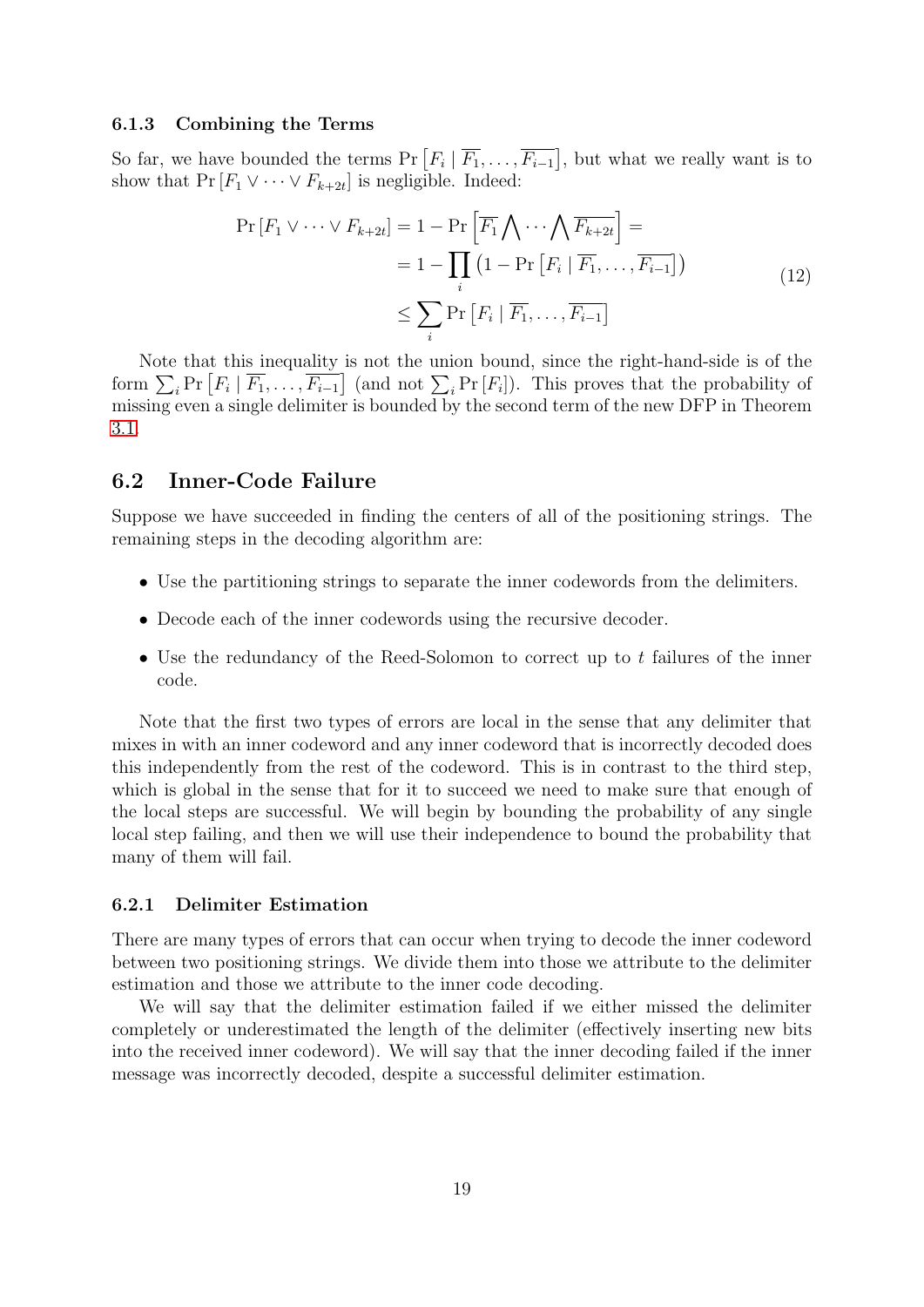The Probability of Missing a Delimiter A necessary condition for us to completely miss a delimiter is that at least one side of its valley was completely deleted by the channel. We set the size of the positioning strings to be  $\alpha = -C \frac{\log(\delta)}{1-n}$  $\frac{\log(\delta)}{1-p}$  (or  $\alpha = -C\frac{\log(\delta)}{\lambda}$  $\frac{g(o)}{\lambda}$ ) for some positive constant C. Since either side of the valley is of length  $\alpha = \Theta(-\log(\delta))$  before the channel, the probability that it will be completely deleted is  $p^{\alpha} \leq \delta^C$  for the BDC and  $\exp(-\lambda \alpha) \leq \delta^C$  for the PRC.

The Probability of Under-Estimating a Delimiter Let  $F = \sum_{1 \leq i \leq \alpha} x_i$  be the length of the face of the valley separating between the center of the partitioning string and the inner codeword (after the noise of the channel). In the case of the BDC each of the  $x_i$  is i.i.d Bernoulli $(1-p)$  and  $\mathbb{E}F = (1-p)\alpha$  and in the case of the PRC each of the  $x_i$  are i.i.d Poisson( $\lambda$ ) and  $\mathbb{E} F = \lambda \alpha$ .

Our strategy for this part of the algorithm is to try to obtain the smallest overestimation of the value of  $F$ , while minimizing the probability of an underestimation. Setting our estimate for F to be  $f_{\text{estimate}} = 2 \mathbb{E} F$  works well for our purposes.

In order to quantify this statement, we need to show that the probability of underestimating is small and bound the effect such an overestimation could have on the DFP of the inner code. For the former, a simple application of the Chernoff bound (Theorem [2.1\)](#page-6-1) shows that for either model, we have:

- In the BDC model  $Pr[F > f_{\text{estimate}}] \leq 2 \exp\left(-\frac{1}{16}\alpha(1-p)\right) \leq 2\delta^{\frac{C}{16}}$
- In the PRC model  $Pr[F > f_{estimate}] \leq 2 exp(-\frac{1}{16}\alpha\lambda) \leq 2\delta^{\frac{C}{16}}$

In either case,  $Pr[F > f_{\text{estimate}}] \leq 2\delta^{\frac{C}{16}}$ .

#### 6.2.2 The DFP with Additional Deletions

Finally, we need to bound the probability that we will fail to decode the inner codeword – possibly due to an over-estimation of  $F$ . We will do this with a method similar to Bayesian analysis.

Let  $\Omega = \mathbb{N}^n$  be the sample space whose members represent possible values for the number of repetitions of each bit in the inner codeword. For instance, in the  $BDC_p$ model, only samples of the form  $\vec{e} \in \{0,1\}^n \subseteq \Omega$  can occur, and they have a probability of

$$
Pr\left[\vec{e} \mid BDC_p\right] = p^{n-|e|} (1-p)^{n-|e|}
$$

Let C be a channel  $(C \in \{BDC_p, PRC_\lambda\})$ , and let E and D be the internal encoding and decoding algorithms. We will denote by  $C +$  Overestimation<sub> $\ell_1, \ell_2$ </sub> the noise model obtained by applying the channel C, followed by a deletion of the first and last  $\ell_1, \ell_2$  bits of the received message (due to an overestimation of  $F$ ).

Furthermore, let  $m \in \{0,1\}^k$  be some inner message, and let  $B_m \subseteq \Omega$  be the set of channels noises for which the decoding of  $m$  will fail. Our recursive step requires that:

$$
\max_{m} \{ \Pr[B | C] \} = \text{DFP}(E, D, C) = \delta
$$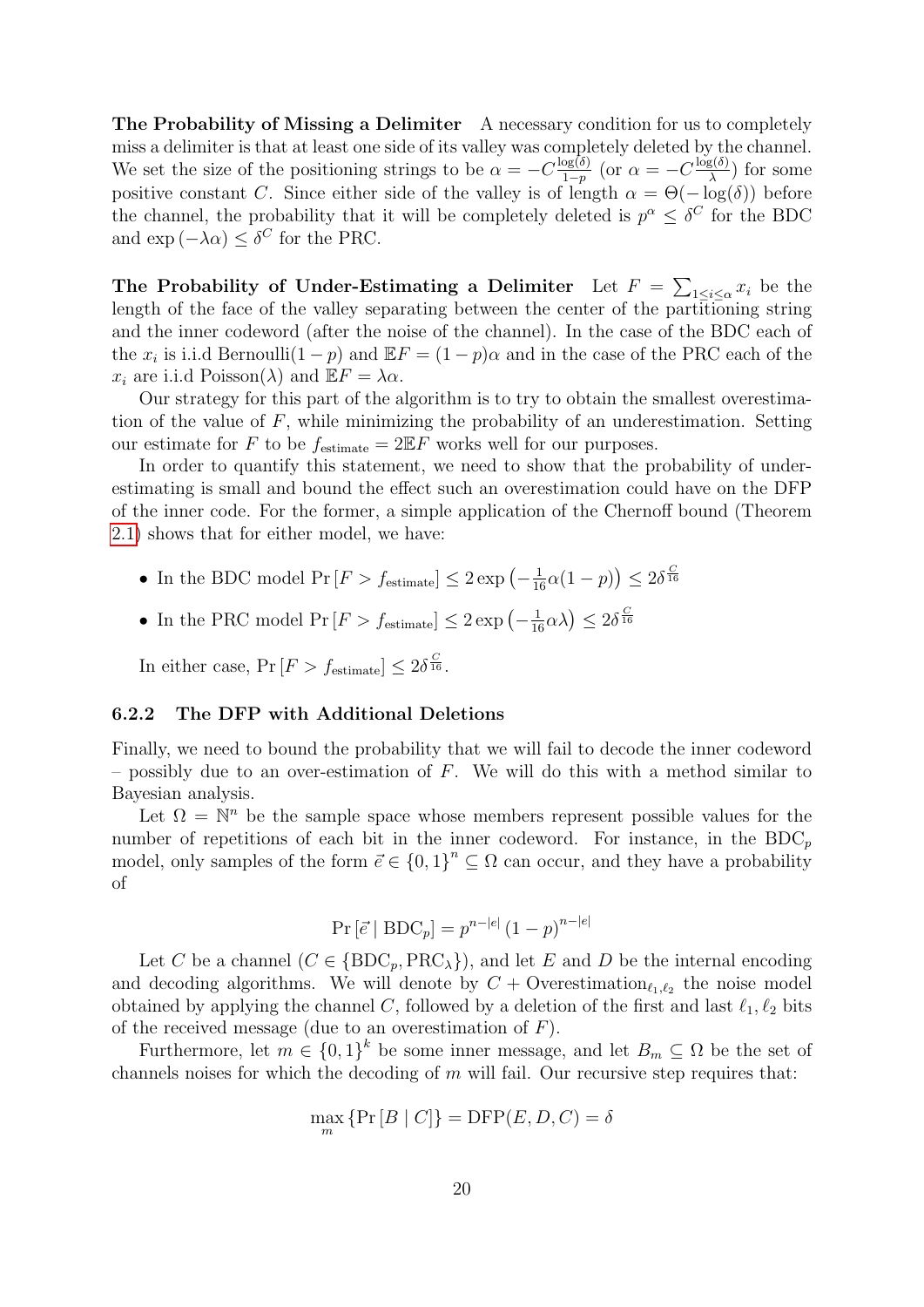If we were able to show a bound of the form

$$
\forall e \in \Omega \text{ Pr}[\vec{e} \mid C + \text{Overestimation}_{\ell_1, \ell_2}] \leq \zeta \Pr[\vec{e} \mid C]
$$

then it would allow us to prove a bound of the form:

$$
\text{DFP}\left(E, D, C + \text{Overestimation}_{\ell_1, \ell_2}\right) = \max_{m} \left\{ \Pr\left[B \mid C + \text{Overestimation}_{\ell_1, \ell_2}\right] \right\} \\ \leq \zeta \max_{m} \left\{ \Pr\left[B \mid C\right] \right\} = \zeta \delta \tag{13}
$$

However, we cannot prove this bound for a sufficiently small  $\zeta$ . Consider the simple case of a  $C = BDC_p, \ell_1 = 1, \ell_2 = 0$  and  $p = \frac{1}{2}$  $\frac{1}{2}$ . We would hope to have a bound for this case with  $\zeta = \Theta(1)$ . For most common cases of e, such a bound would hold. However, when  $\vec{e} = 0$ , then:

$$
\Pr\left[\vec{e} \mid C\right] = 2^{-n}
$$

$$
Pr\left[\vec{e} \mid C + \text{Overestimation}_{\ell_1,\ell_2}\right] = (n+1)2^{-n}
$$

This combination implies that  $\zeta > n+1 = \omega(1)$ , and this will not be sufficiently small for some of the cases of our recursive step. However, this example is a fairly extreme scenario. This is not a coincidence and we will prove that aside from a few very rare cases, we can indeed show a stronger bound.

Specifically, we will split the effects of the channel into two categories. We will say that a set of deletions of the channel is a member of the common case, if of the first and last  $4\alpha$  bits of the inner codeword, at least  $2(1-p)\alpha$  (or  $2\lambda\alpha$  in the PRC) remained after the deletions of the channel. Otherwise, we will say that this set of deletions is a member of the extreme case.

We will then prove bounds of the form:

 $\forall \vec{e} \in \text{Common Case } \Pr[\vec{e} \mid C + \text{Overestimation}_{\ell_1,\ell_2}] \leq \zeta_{\text{common}} \Pr[\vec{e} \mid C]$ 

 $Pr\left[\overline{\text{Common Case}} \mid C + \text{Overestimation}_{\ell_1,\ell_2}\right] \leq \delta_{\text{extreme}}$ 

<span id="page-20-0"></span>Combining these inequalities we will get the following inequality:

$$
\text{DFP}(E, D, C + \text{Overestimation}_{\ell_1, \ell_2}) = \max_{m} \{ \Pr\left[B \mid C + \text{Overestimation}_{\ell_1, \ell_2}\right] \}
$$
\n
$$
\leq \delta_{\text{extreme}} + \zeta_{\text{common}} \max_{m} \{ \Pr\left[B \mid C\right] \} = \delta_{\text{extreme}} + \zeta_{\text{common}} \delta \tag{14}
$$

**Bounding**  $\zeta$ <sub>common</sub> In the common case, the first and last  $2(1-p)\alpha$  (or  $2\lambda\alpha$ ) bits of the received inner message correspond to at most  $4\alpha$  of the first and last bits of the encoded inner message.

Since  $F \geq 0$ , our overestimation could have deleted at most  $\ell_i = f_{\text{estimate}} - F \leq$  $f_{\text{estimate}} = 2(1-p)\alpha$  (or  $2\lambda\alpha$ ) bits from the start / end of the received message. Denote by  $t_1/t_2$  the number of bits from the start/end of the transmitted inner codeword that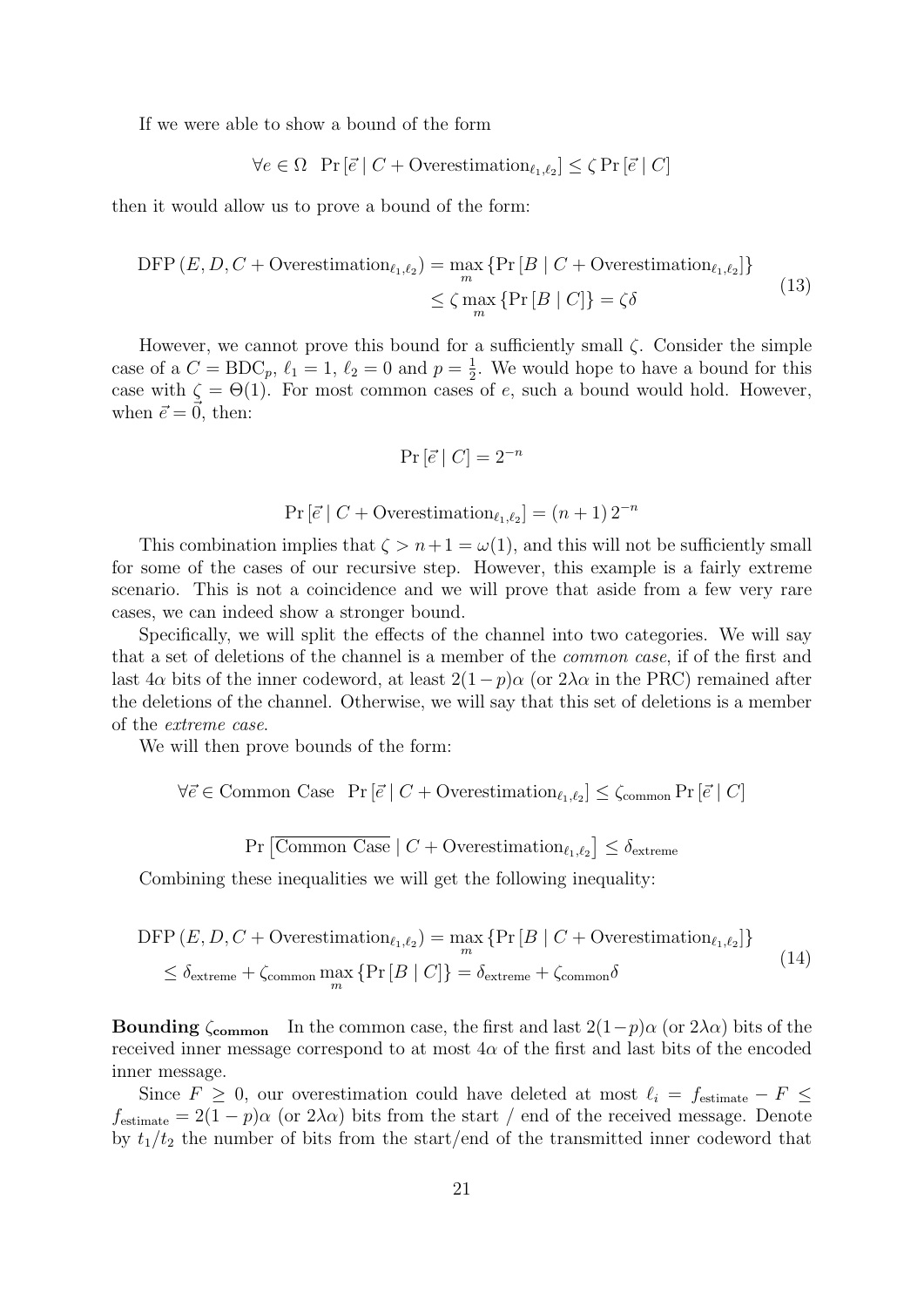correspond to the first/last  $\ell_1/\ell_2$  bits of the received inner codeword. Since we are in the common case, these are bounded by  $t_i \leq 4\alpha$ .

Since the first/last  $t_1/t_2$  bits of the transmitted message could have been deleted by the channel w.p.  $p^{t_i}$  (or  $\exp(-t_i\lambda)$ ) anyways, and since this is independent of the rest of the deletions or repetitions of the channel, we can obtain the following bounds on  $\zeta_{\text{common}}$ for BDC<sub>p</sub> and for the PRC<sub> $\lambda$ </sub>:

<span id="page-21-0"></span>
$$
\zeta_{\text{common}}\left(\text{BDC}_p\right) \le \frac{1}{\Pr\left[\text{first and last bits } t_1, t_2 \text{ were deleted } | \text{ BDC}_p\right]}
$$
  
\n
$$
\le p^{-t_1} p^{-t_2} \le p^{-8\alpha} \le \delta^{-8C}
$$
  
\n
$$
\zeta_{\text{common}}\left(\text{PRC}_{\lambda}\right) \le \frac{1}{\Pr\left[\text{first and last bits } 4\alpha \text{ were deleted } | \text{ PRC}_{\lambda}\right]}
$$
  
\n
$$
\le \exp\left((t_1 + t_2)\lambda\right) \le \exp\left(8\alpha\lambda\right) \le \delta^{-8C}
$$
  
\n(15)

**Bounding**  $\delta_{\text{extreme}}$  The extreme case is defined as the scenario where only  $\frac{1-p}{2}$  (or  $\frac{\lambda}{2}$ ) of the first or last  $4\alpha$  bits of the transmitted inner message survived the channel.

<span id="page-21-1"></span>Using the Chernoff bound (Theorem [2.1\)](#page-6-1), we can easily see that this probability is bounded by:

$$
\delta_{\text{extreme}}\left(\text{BDC}_p\right) \le \Pr\left[\text{Bin}(1-p, 4\alpha) < 2(1-p)\alpha\right] \le 2\exp\left(-\frac{1}{4}\alpha(1-p)\right) \le 2\delta^{\frac{C}{4}}
$$
\n
$$
\delta_{\text{extreme}}\left(\text{PRC}_{\lambda}\right) \le \Pr\left[\text{Poisson}(\lambda, 4\alpha) < 2\lambda\alpha\right] \le 2\exp\left(-\frac{1}{4}\alpha\lambda\right) \le 2\delta^{\frac{C}{4}}\tag{16}
$$

Combining these Bounds Combining Equations [\(15\)](#page-21-0) and [\(16\)](#page-21-1) with Equation [\(14\)](#page-20-0) we can bound the probability that any single inner codeword will be incorrectly decoded by:

> $Pr[Deding Failure | C + Delimiter Decoding]$  $\leq \zeta_{\text{common}}\delta + \delta_{\text{extreme}} + \Pr[\text{Delimiter Estimation Failure}]$  $\leq \delta^{1-8C} + 2\delta^{\frac{C}{4}} + \delta^C$

Setting  $C = \frac{4}{33}$  we can bound the final DFP by:

$$
Pr[Decoding Failure | C + Delimiter Decoding] \le 4\delta^{\frac{1}{33}} \tag{17}
$$

For sufficiently small  $\delta$ , this is bounded by  $\delta^{\frac{1}{34}}$ .

#### 6.2.3 Reed Solomon Decoding

In the previous subsections we showed that the probability that we will fail to decode any single inner codeword is  $\varepsilon \leq \delta^{\frac{1}{34}}$ . Since each of the decoding process of each inner codeword is independent of the other inner codewords, the number of inner decoding processes that fail is distributed according to Bin  $(\varepsilon, k + 2t)$ .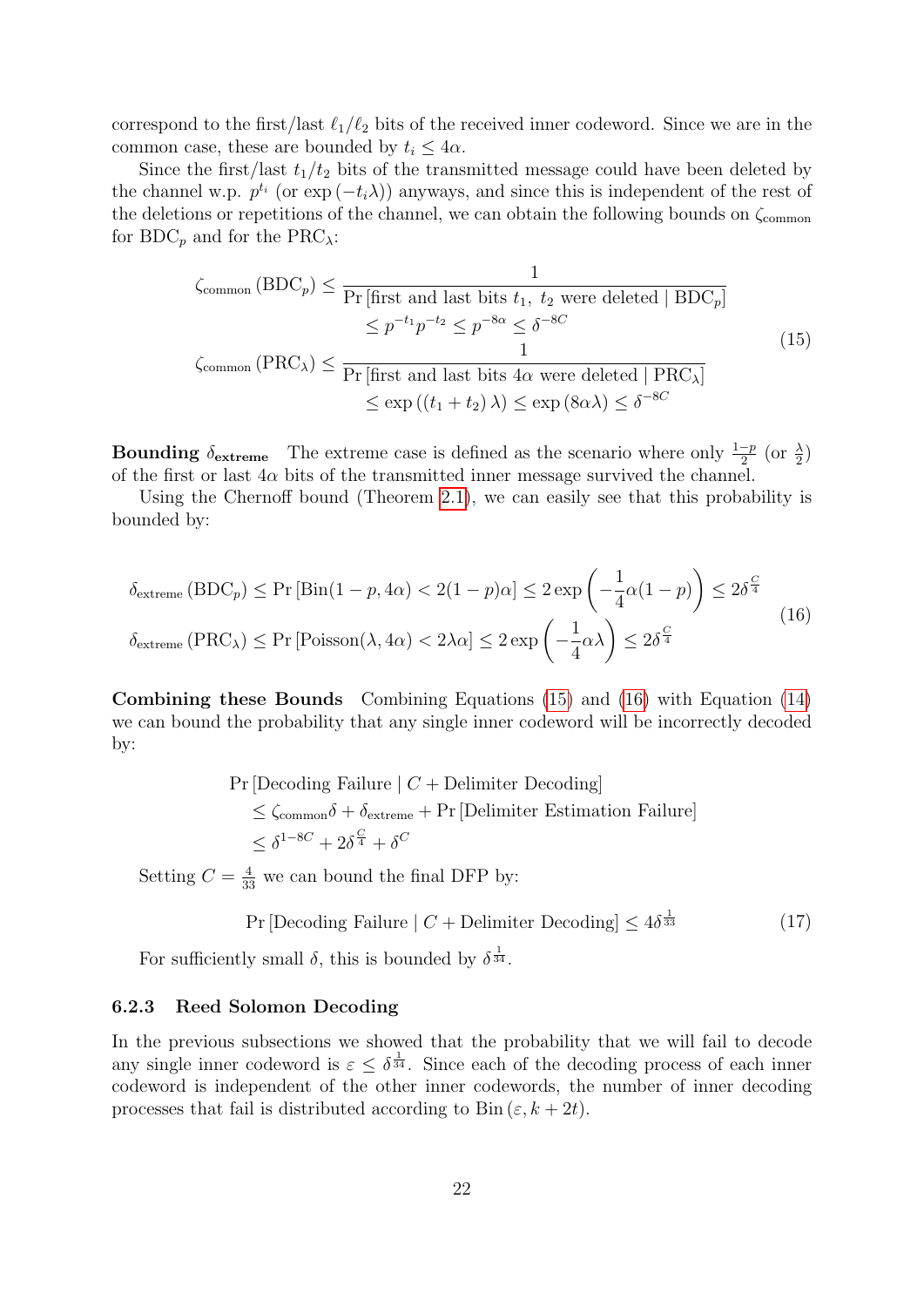Since  $f(\varepsilon) = \Pr [\text{Bin}(\varepsilon, k + 2t) > t]$  is a monotone function, it is clear that the probability of a decoding failure due to inner code failures is bounded by the first term in the DFP of Theorem [3.1:](#page-8-2)

Pr [Reed Solomon Error] = Pr [Bin  $(\varepsilon, k + 2t) > t$ ]  $\leq$  Pr  $\left[\text{Bin}\left(\delta^{\frac{1}{34}}, k + 2t\right) > t\right]$ 

This concludes the proof of Theorems [3.1](#page-8-2) and [5.1](#page-15-2) for  $c_1 = \frac{1}{34}$ ,  $c_2 = \frac{1}{256}$  and  $c_3 = 6$ .

# <span id="page-22-1"></span>7 Discussion

In this paper we presented several new techniques for constructing error-correcting–codes for asynchronous channels, and used them to prove a method of transforming lower bounds on the capacities of the BDC and PRC channels to efficient encoding and decoding algorithms. This answers the main question considered [\[CS19\]](#page-23-0) and [\[GL18\]](#page-23-1).

However, this construction is far from practical. For instance, the inner code at the basis of our recursion is constructed in a doubly exponential time in the size of the inner codes message length. Even our bound on the decoding failure of the inner code is  $\delta^{\frac{1}{34}} = \exp\left(\frac{k^{\frac{1}{6}}}{34}\right)$  which is technically  $o(1)$  but converges extremely slowly.

Furthermore, this work deals only with BDC and PRC channels. While these channels offer us a chance to model the behaviour of asynchronous channels, they do not represent the more realistic channels which contain both synchronisation errors and bit-flipping errors. To this end, the binary InsDel channel offers a more comprehensive model and it remains an open question whether the methods described here can be used to construct efficient codes for it as well.

Finally, now that we have a framework for efficient encoding and decoding for the BDC and PRC channels, we can return to the question of the capacity of these channels. We know that when  $p \to 1$  this capacity scales proportionally to  $1 - p$ , but the factor of this conversion is still unknown. Mitzenmacher and Drinea [\[MD06\]](#page-24-5) showed that these capacities are at least  $\frac{1-p}{9}$ , and [\[Dal11\]](#page-23-4) gave an upper bound of  $0.4143(1-p) \pm o_n(1)$ , but this gap is far from closed.

# Acknowledgements

We thank Roni Con, Aviad Rubinstein and Muli Safra for their helpful comments on previous drafts. This works was partially funded by the Deutsch institute fund.

# References

- <span id="page-22-0"></span>[BC09] GS Buller and RJ Collins. Single-photon generation and detection. Measurement Science and Technology, 21(1):012002, 2009.
- <span id="page-22-2"></span>[BLM13] Stéphane Boucheron, Gábor Lugosi, and Pascal Massart. Concentration inequalities: A nonasymptotic theory of independence. Oxford university press, 2013.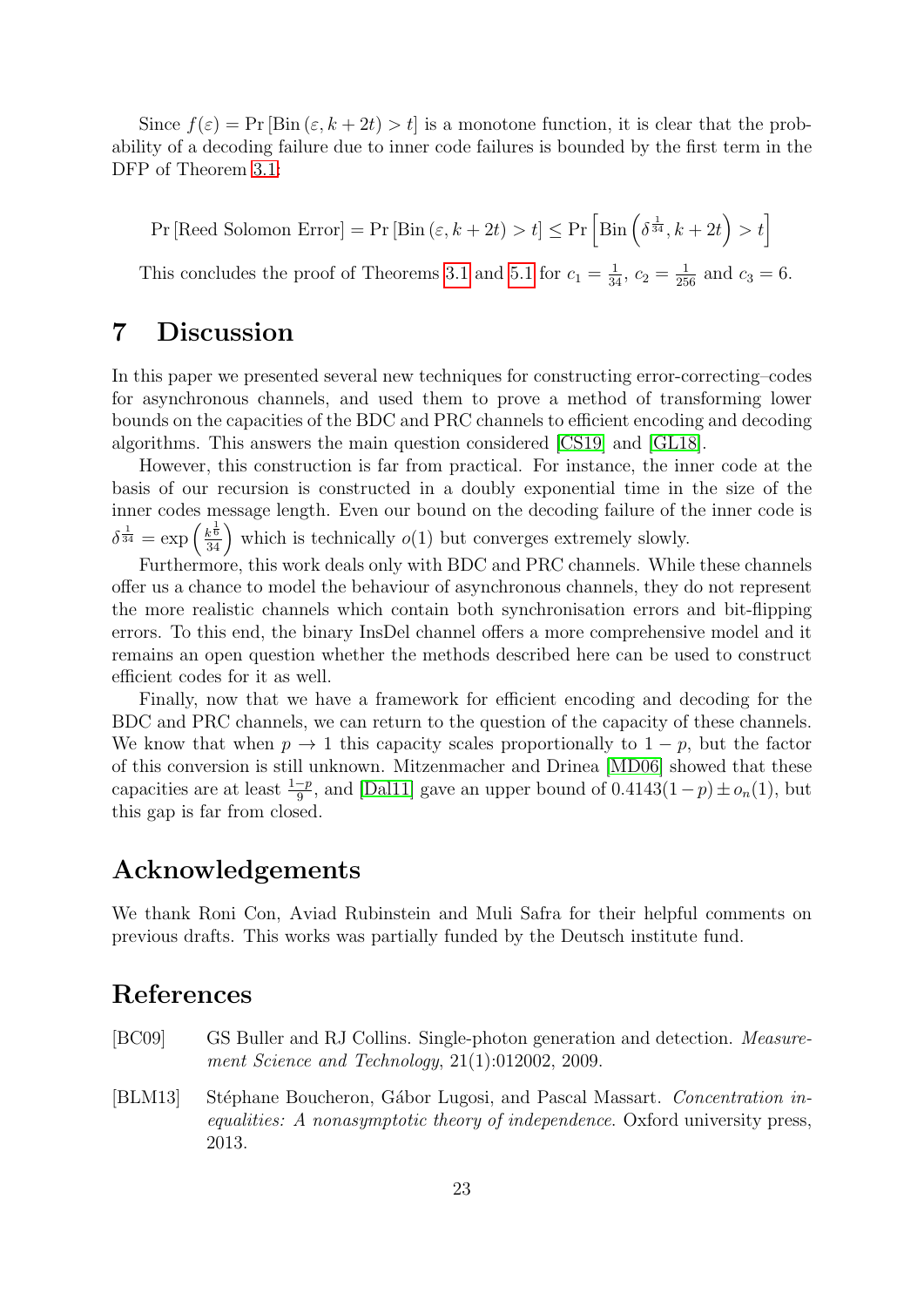- <span id="page-23-11"></span>[CGMR20] Mahdi Cheraghchi, Ryan Gabrys, Olgica Milenkovic, and Joao Ribeiro. Coded trace reconstruction. IEEE Transactions on Information Theory, 66(10):6084–6103, 2020.
- <span id="page-23-8"></span>[CJLW18] Kuan Cheng, Zhengzhong Jin, Xin Li, and Ke Wu. Deterministic document exchange protocols, and almost optimal binary codes for edit errors. In 2018 IEEE 59th Annual Symposium on Foundations of Computer Science (FOCS), pages 200–211. IEEE, 2018.
- <span id="page-23-3"></span>[CR20] Mahdi Cheraghchi and Jo˜ao Ribeiro. An overview of capacity results for synchronization channels. IEEE Transactions on Information Theory, 67(6):3207–3232, 2020.
- <span id="page-23-0"></span>[CS19] Roni Con and Amir Shpilka. Explicit and efficient constructions of coding schemes for the binary deletion channel and the poisson repeat channel.  $arXiv$ preprint arXiv:1909.10177, 2019.
- <span id="page-23-10"></span>[CST21] Roni Con, Amir Shpilka, and Itzhak Tamo. Linear and reed solomon codes against adversarial insertions and deletions. arXiv preprint arXiv:2107.05699, 2021.
- <span id="page-23-4"></span>[Dal11] Marco Dalai. A new bound on the capacity of the binary deletion channel with high deletion probabilities. In 2011 IEEE International Symposium on Information Theory Proceedings, pages 499–502. IEEE, 2011.
- <span id="page-23-1"></span>[GL18] Venkatesan Guruswami and Ray Li. Polynomial time decodable codes for the binary deletion channel. IEEE Transactions on Information Theory, 65(4):2171–2178, 2018.
- <span id="page-23-7"></span>[GW17] Venkatesan Guruswami and Carol Wang. Deletion codes in the high-noise and high-rate regimes. *IEEE Transactions on Information Theory*, 63(4):1961– 1970, 2017.
- <span id="page-23-9"></span>[Hae19] Bernhard Haeupler. Optimal document exchange and new codes for insertions and deletions. In 2019 IEEE 60th Annual Symposium on Foundations of Computer Science (FOCS), pages 334–347. IEEE, 2019.
- <span id="page-23-2"></span>[Ham50] Richard W Hamming. Error detecting and error correcting codes. The Bell system technical journal, 29(2):147–160, 1950.
- <span id="page-23-6"></span>[HRS19] Bernhard Haeupler, Aviad Rubinstein, and Amirbehshad Shahrasbi. Nearlinear time insertion-deletion codes and  $(1+\varepsilon)$ -approximating edit distance via indexing. In Proceedings of the 51st Annual ACM SIGACT Symposium on Theory of Computing, pages 697–708, 2019.
- <span id="page-23-5"></span>[HS17] Bernhard Haeupler and Amirbehshad Shahrasbi. Synchronization strings: codes for insertions and deletions approaching the singleton bound. In Proceedings of the 49th Annual ACM SIGACT Symposium on Theory of Computing, pages 33–46, 2017.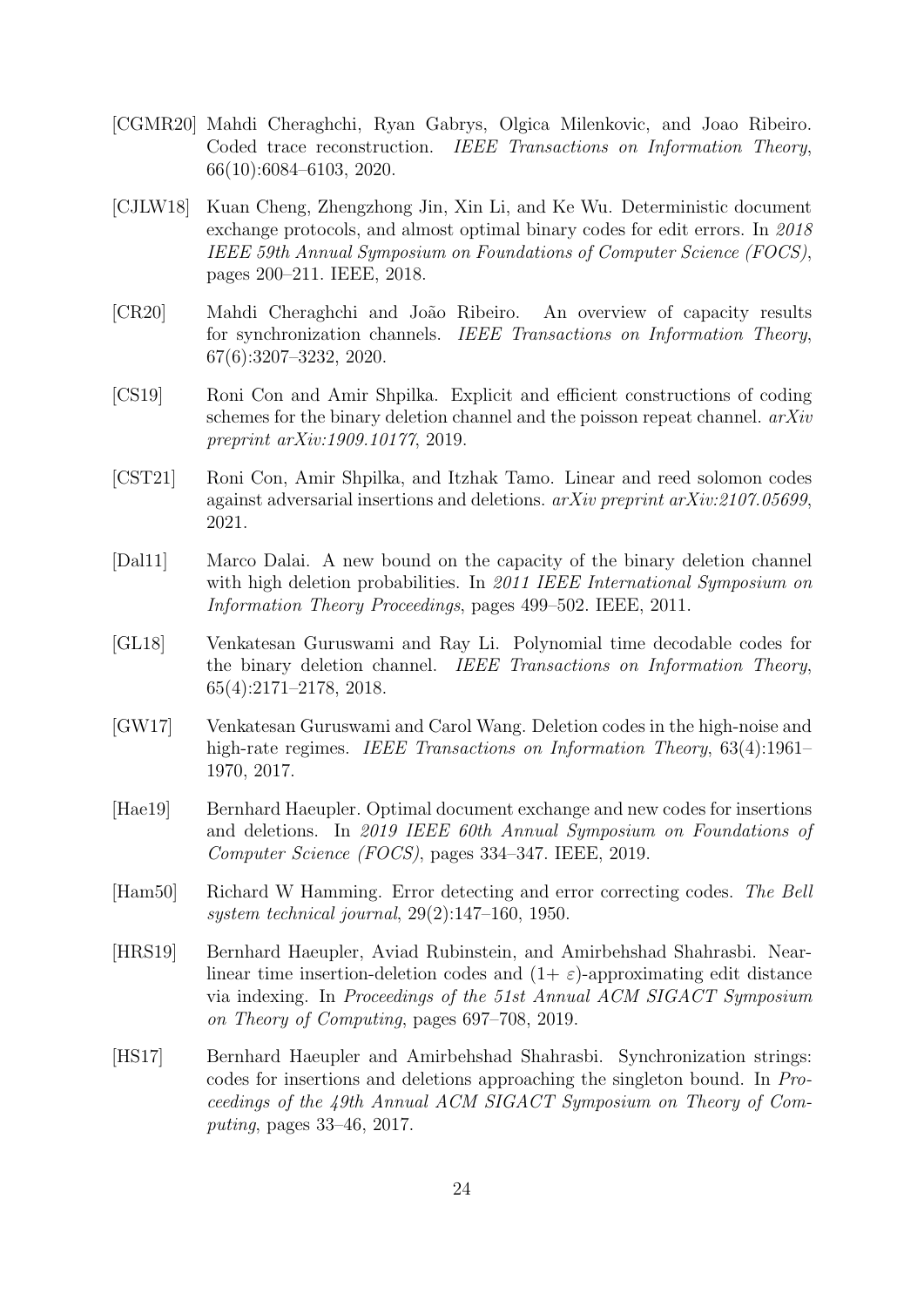- <span id="page-24-6"></span>[KMS10] Adam Kalai, Michael Mitzenmacher, and Madhu Sudan. Tight asymptotic bounds for the deletion channel with small deletion probabilities. In 2010 IEEE International Symposium on Information Theory, pages 997–1001. IEEE, 2010.
- <span id="page-24-9"></span>[LT20] Yonglong Li and Vincent YF Tan. On the capacity of channels with deletions and states. IEEE Transactions on Information Theory, 67(5):2663–2679, 2020.
- <span id="page-24-4"></span>[MBT10] Hugues Mercier, Vijay K Bhargava, and Vahid Tarokh. A survey of errorcorrecting codes for channels with symbol synchronization errors. IEEE Communications Surveys & Tutorials,  $12(1)$ :87-96, 2010.
- <span id="page-24-5"></span>[MD06] Michael Mitzenmacher and Eleni Drinea. A simple lower bound for the capacity of the deletion channel. IEEE Transactions on Information Theory, 52(10):4657–4660, 2006.
- <span id="page-24-3"></span>[Mit09] Michael Mitzenmacher. A survey of results for deletion channels and related synchronization channels. Probability Surveys, 6:1–33, 2009.
- <span id="page-24-8"></span>[PT21] Henry D Pfister and Ido Tal. Polar codes for channels with insertions, deletions, and substitutions. In 2021 IEEE International Symposium on Information Theory (ISIT), pages 2554–2559. IEEE, 2021.
- <span id="page-24-1"></span>[Sha48] Claude Elwood Shannon. A mathematical theory of communication. The Bell system technical journal, 27(3):379–423, 1948.
- <span id="page-24-0"></span>[TPFV21] Ido Tal, Henry D Pfister, Arman Fazeli, and Alexander Vardy. Polar codes for the deletion channel: Weak and strong polarization. IEEE Transactions on Information Theory, 2021.
- <span id="page-24-7"></span>[VTR13] Ramji Venkataramanan, Sekhar Tatikonda, and Kannan Ramchandran. Achievable rates for channels with deletions and insertions. IEEE transactions on information theory, 59(11):6990–7013, 2013.
- <span id="page-24-2"></span>[VVO13] Scott A Vanstone and Paul C Van Oorschot. An introduction to error correcting codes with applications, volume 71. Springer Science & Business Media, 2013.

# 8 Appendix

### <span id="page-24-10"></span>8.1 Proof of Theorem [2.1](#page-6-1)

<span id="page-24-11"></span>The Chernoff bound for binomial distributions shown in [\[BLM13\]](#page-22-2) is:

$$
\Pr\left[|\text{Bin}(p,n) - pn| > \varepsilon p n\right] \le \Pr\left[\text{Bin}(p,n) - pn > \varepsilon p n\right] + \Pr\left[\text{Bin}(p,n) - pn < -\varepsilon p n\right] \\
\le \exp\left(-h_p\left((1+\varepsilon)p\right)\right) + \exp\left(-h_{1-p}\left(1-(1-\varepsilon)p\right)\right) \tag{18}
$$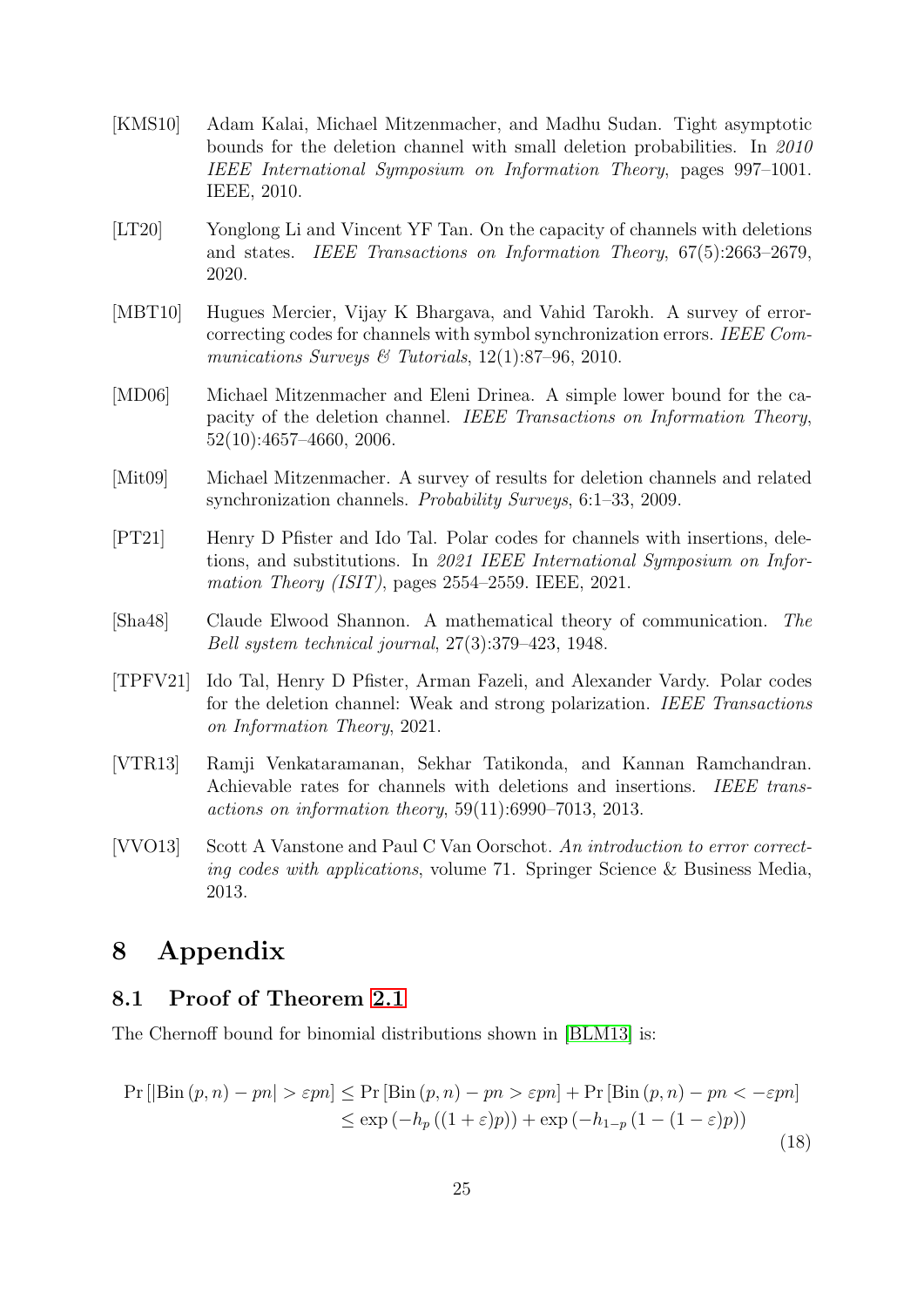Where  $h_p(x) = (1-x) \log \left( \frac{1-x}{1-p} \right)$  $\frac{1-x}{1-p}\Big) + x \log\Big(\frac{x}{p}\Big)$  $\left(\frac{x}{p}\right)$ . It is easy to see that:  $\frac{d}{dx}h_p(x) = \log\left(\frac{1-x}{1-p}\right)$  $1-p$  $\bigg\} + \log \left( \frac{x}{x} \right)$ p  $\setminus$  $d^2$  $\frac{d^2}{dx^2}h_p(x) = \frac{1}{x - x^2}$ 

When setting  $x = (1 \pm \varepsilon)p$ , we get the following inequality:

$$
h_p((1+\varepsilon)p) = h_p(p) + h'_p(p)\varepsilon p + \int_{p  

$$
h_p((1-\varepsilon)p) = h_p(p) - h'_p(p)\varepsilon p + \int_{(1+\varepsilon)p
$$
$$

Plugging this into Equation [\(18\)](#page-24-11), we prove the first case of Theorem [2.1:](#page-6-1)

$$
\Pr\left[\left|\text{Bin}\left(p, n\right) - pn\right| > \varepsilon p n\right] \le 2 \exp\left(-\frac{1}{4}\varepsilon^2 p n\right) \tag{19}
$$

<span id="page-25-1"></span>The Chernoff bound for Poisson distributions shown in [\[BLM13\]](#page-22-2) is:

$$
\Pr\left[\left|\text{Poisson}\left(\lambda\right) - \lambda\right| > \varepsilon\lambda\right] \le \Pr\left[\text{Poisson}\left(\lambda\right) - \lambda > \varepsilon\lambda\right] + \Pr\left[\text{Poisson}\left(\lambda\right) - \lambda < -\varepsilon\lambda\right] \\
\le \exp\left(-\lambda h(\varepsilon)\right) + \exp\left(-\lambda h(-\varepsilon)\right) \tag{20}
$$

Where  $h(x) = (1 + x) \log(1 + x) - x$ . As with the binomial distribution, we will consider the derivatives of h:

$$
\frac{d}{dx}h(x) = \log(1 - x)
$$

$$
\frac{d^2}{dx^2}h(x) = \frac{1}{1 + x}
$$

Therefore:

$$
h(\varepsilon) = h(0) + h'(0)\varepsilon p + \int_{0 < x < \varepsilon} \int_{0 < \xi < x} h''(\xi) \ge \frac{1}{4} \varepsilon^2 \lambda
$$
\n
$$
h(-\varepsilon) = h(0) - h'(0)\varepsilon p + \int_{0 < x < \varepsilon} \int_{0 < \xi < x} h''(\xi) \ge \frac{1}{4} \varepsilon^2 \lambda
$$

Plugging this into Equation [\(20\)](#page-25-1), we prove the second case of Theorem [2.1:](#page-6-1)

$$
\Pr\left[\left|\text{Poisson}\left(\lambda\right) - \lambda\right| > \varepsilon\lambda\right] \le 2\exp\left(-\frac{1}{4}\varepsilon^2\lambda\right) \tag{21}
$$

### <span id="page-25-0"></span>8.2 Proof of Theorem [2.2](#page-6-0)

We recall once more the Chernoff bound from [\[BLM13\]](#page-22-2)

$$
Pr [Bin (p, n) > pn + an] \leq exp (-h_p(a)n)
$$